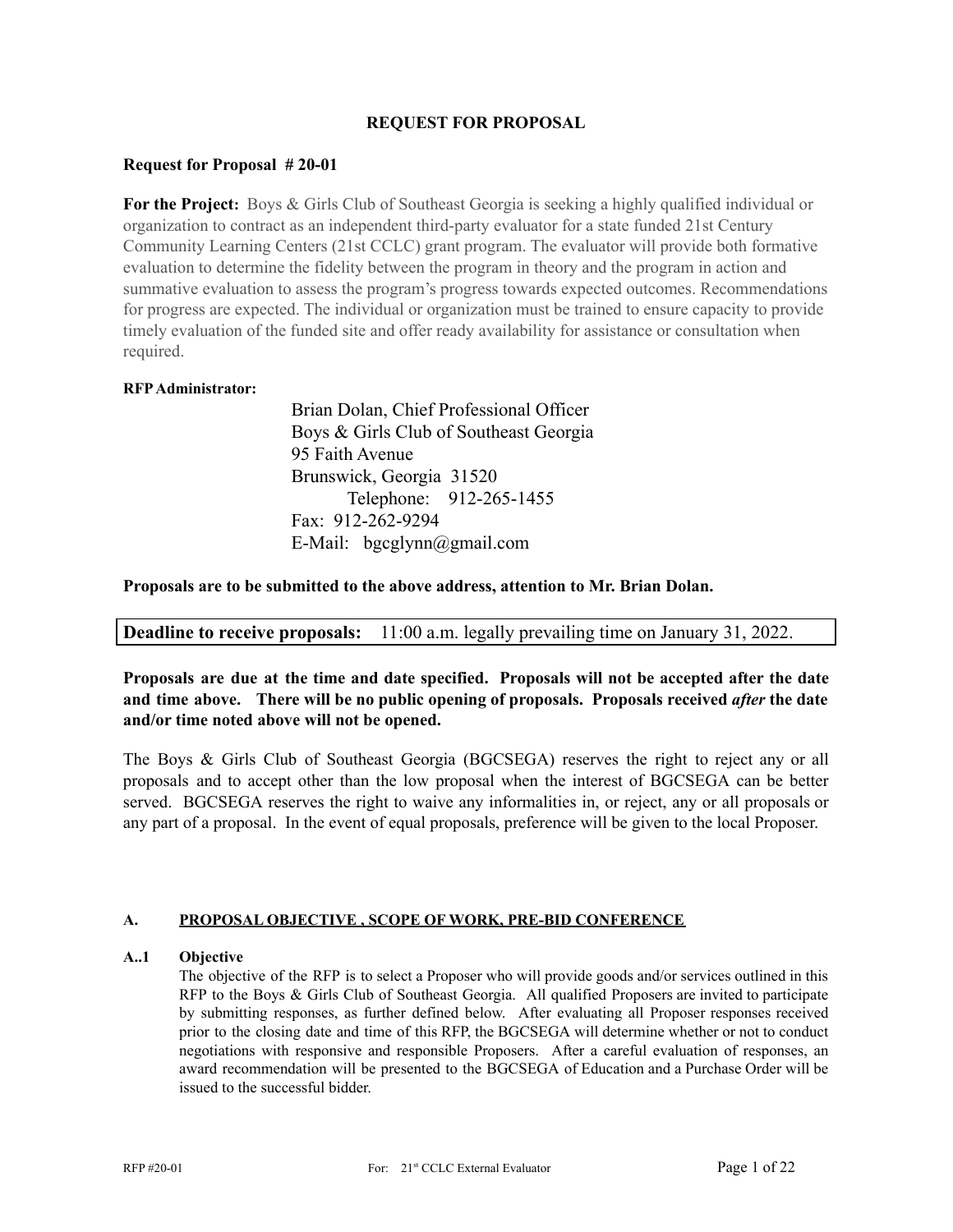### **A.2 Scope of Work (Base Bid)**

Boys & Girls Club of Southeast Georgia is seeking a highly qualified individual or organization to contract as an independent third-party evaluator for a state funded 21st Century Community Learning Centers (21st CCLC) grant program. The evaluator will provide both formative evaluation to determine the fidelity between the program in theory and the program in action and summative evaluation to assess the program's progress towards expected outcomes. Recommendations for progress are expected. The individual or organization must be trained to ensure capacity to provide timely evaluation of the funded site and offer ready availability for assistance or consultation when required.

#### **B. CONTRACT TIME PERIOD and SPECIFICATIONS**

#### **B.1 Contract Time Period**

a) **Initial Term** - The initial term of this contract, which results from the award of this RFP, shall commence on **February 1, 2022**, and terminate on **June 30, 2022**.

b) **Extension Option** -The contract may be extended up to three (3) months at the same bid pricing, provided mutual agreement by both parties in written form. This extension will be utilized only to prevent a lapse of contract coverage and only for the time necessary to issue and award a new Invitation to Bid, but not to exceed three months.

c) **Renewal Option** - This contract may be renewed for up to (3) three one year terms at the same terms and conditions by mutual agreement of both parties in written form. The BGCSEGA will ONLY consider individual product price changes as part of the extension contract.

#### **B.2 Specifications**

#### **B.2.1 O.C.G.A. 20-2-500(b)(1)**

Preference as far as may be reasonable and practicable will be given to such supplies, materials, equipment, and agricultural products as may be manufactured or produced in the State of Georgia. Such preference shall not sacrifice quality.

**Required Experience and Skills:**

- Experience in evaluating state and federally funded educational grants
- Experience in evaluating 21st CCLC
- Experience in capacity building for internal data collection
- Effective communication skills and excellent interpersonal skills
- Evidence of planning and organizational skills, with ability to manage multiple tasks
- Experienced in consensus building with evidence of effective collaborative
- Knowledge of current trends in out-of-school time programs and best practices
- Evidence of demonstrated success with program evaluation (samples requested)

#### **Requirements**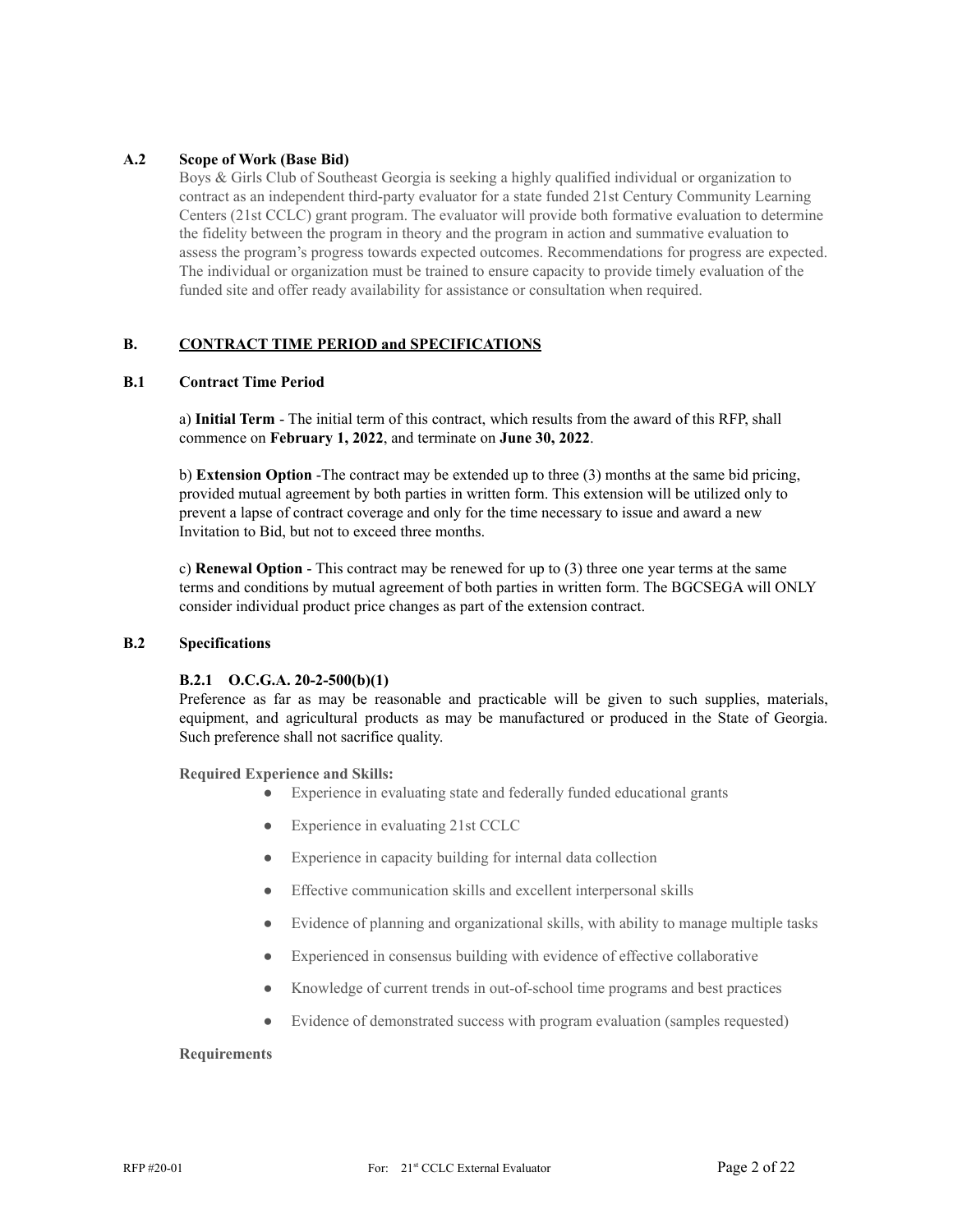- Visit with program director and conduct individual site visits that preferably coincide with report card grading periods, at minimum, since this is a good time to review program
- Attend Advisory Committee meetings
- Ensure the overall scientific integrity of the evaluation
- Design evaluation plans and develop evaluation tool
- Provide timely, relevant evaluation feedback and recommendations to: Program Director, 21st CCLC Advisory Committee, and key stakeholders at the school and district
- Provide technical expertise to program
- Provide formative, summative, and summer reports within established timelines provided by the state

### **C. COST PROPOSAL**

**C.1** See Cost Proposal Form. *All* relevant, applicable costs and fees are to be included in the Cost Proposal. **Proposer(s) shall submit their cost responses into the Cost Proposal Form provided herein.** Proposer(s) shall not deviate from the structure established in the Cost Proposal Form. Submission of incomplete Cost Proposal Forms or Cost Proposal Forms that deviate from the clearly established structure may result in the rejection of a proposal as non-responsive.

#### **D. PROPOSAL SUBMISSION GUIDELINES**

Upon opening of the proposals, all proposals received will be reviewed to ensure that all required forms and information have been submitted by the Proposer and in the order stated in section H below. **All proposal packages must include the following applicable items** and attachments *in the order specified below:*

- *a.* Information on Key Employees for this project *(see H.4)*
- b. Implementation Plan and Timeline *(see H.5)*
- *c.* Cost Proposal Form *(form enclosed)*
- *d.* Proposal Certification *(form enclosed)*
- *e.* Statement of Proposer's Qualifications *(form enclosed)*
- *f.* Disclosure of Lobbying Activities if applicable *(form enclosed)*

### **D.1 Number of Copies (2)**

**H.1.1** Submit proposal in a sealed, opaque envelope addressed to the RFP Administrator noted above.

### **D.2 Key Employees**

Include with proposal, pertinent data for key employees that will be assigned to this project such as name, position, role/responsibility and Resume' of background/experience qualifying him/her for the position.

#### **D.3 Implementation Plan and Timeline**

Include with proposal an Implementation Plan (a detailed explanation of Proposer's proposed method(s) to satisfy the requirements of this project) and Timeline from the date this project will begin through to the anticipated completion date.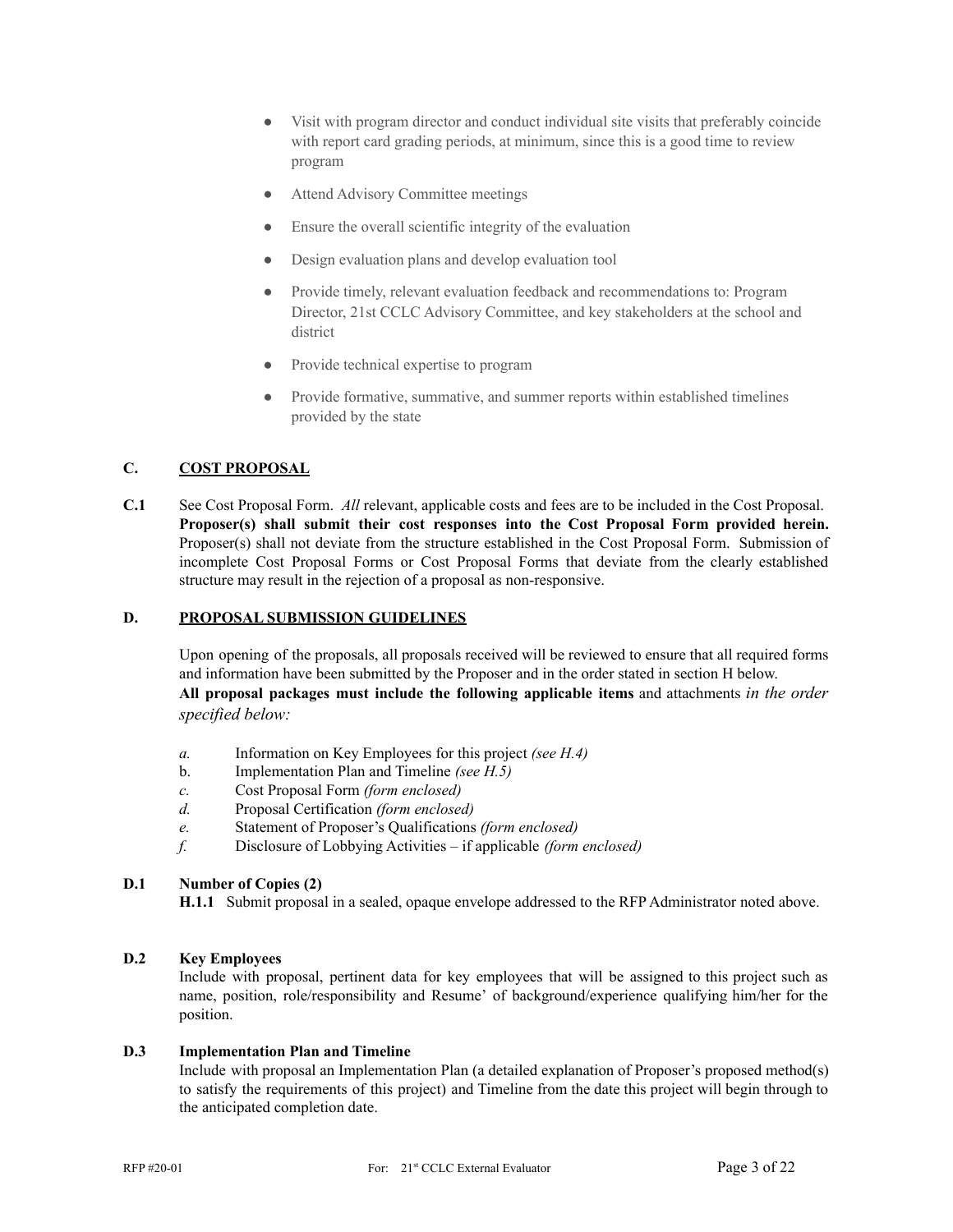D.4 Proposer(s) shall submit their cost responses into the Cost Proposal Form provided herein. Proposer(s) shall not deviate from the structure established in the Cost Proposal Form. Submission of incomplete Cost Proposal Forms or Cost Proposal Forms that deviate from the clearly established structure may result in the rejection of a proposals as non-responsive.

#### **E. EVALUATION:**

#### **E.1 Suspension and Debarment**

The BGCSEGA will check the SAM website at <http://www.sam.gov> to determine if a bidder/Proposer is listed.

**E.2** In most instances where possible, all contracts and open market orders will be awarded to the lowest responsible Cost Proposal meeting all proposal requirements and specifications. The BGCSEGA reserves the right to evaluate all responsive proposals based on low cost proposal, then stated evaluation criteria. In scoring against the stated criteria, the BGCSEGA may consider such factors as accepted industry standards and a comparative evaluation of all other qualified RFP responses in terms of differing price, quality, and contractual factors.

#### E**.2.1 Evaluation Committee**

The Evaluation Committee will evaluate the quality and completeness of each technical submittal as it addresses each requirement of the RFP. Technical submittals will be evaluated and scored in categories as follows:

#### TECHNICAL MERIT: 40 Points

- **Qualifications and past experience** including the demonstrated ability of Proposer's experience with facilities comparable in complexity, size, and function for other similarly-structured organizations (20 points)
- **Understanding of the Requirement and Suitability of Proposer** to provide the necessary services for this project, including the apparent fit to the project type and/or needs, any special or unique qualifications for this project, current and projected workloads, methodology, and the proximity of office to project location. (10 points)
- **Comparison of installation** method and desire to meet project schedule (10 points)

#### COST: 60 Points

● **Overall anticipated proposed cost**, as well as any other (if applicable) proposed prices or rates, anticipated cost savings, stated payment terms, discounts, and additional charges. Any items proposed that might result in an impact to operation costs of the BGCSEGA are subject to this evaluation.

#### **E.2.2 Ranking**

Upon completion of the evaluation process and presentations (if requested) by the Evaluation Committee, the proposals will be ranked in descending Points Total order, High to Low. The proposal receiving the highest points total will be recommended to the Finance Committee for award. If approved, the Finance Committee will bring the award recommendation to the BGCSEGA.

### **F. AWARD**

Awards on multi-year contracts and proposals of \$30,000 or more must be approved by the BGCSEGA on the first practical Board meeting date after the RFP deadline. The BGCSEGA reserves the right to accept other than the lowest cost proposal, or the highest points total ranked proposal when the interest of the BGCSEGA can be better served. Where time is of the essence, the best delivery date offered will be taken under consideration in awarding proposals.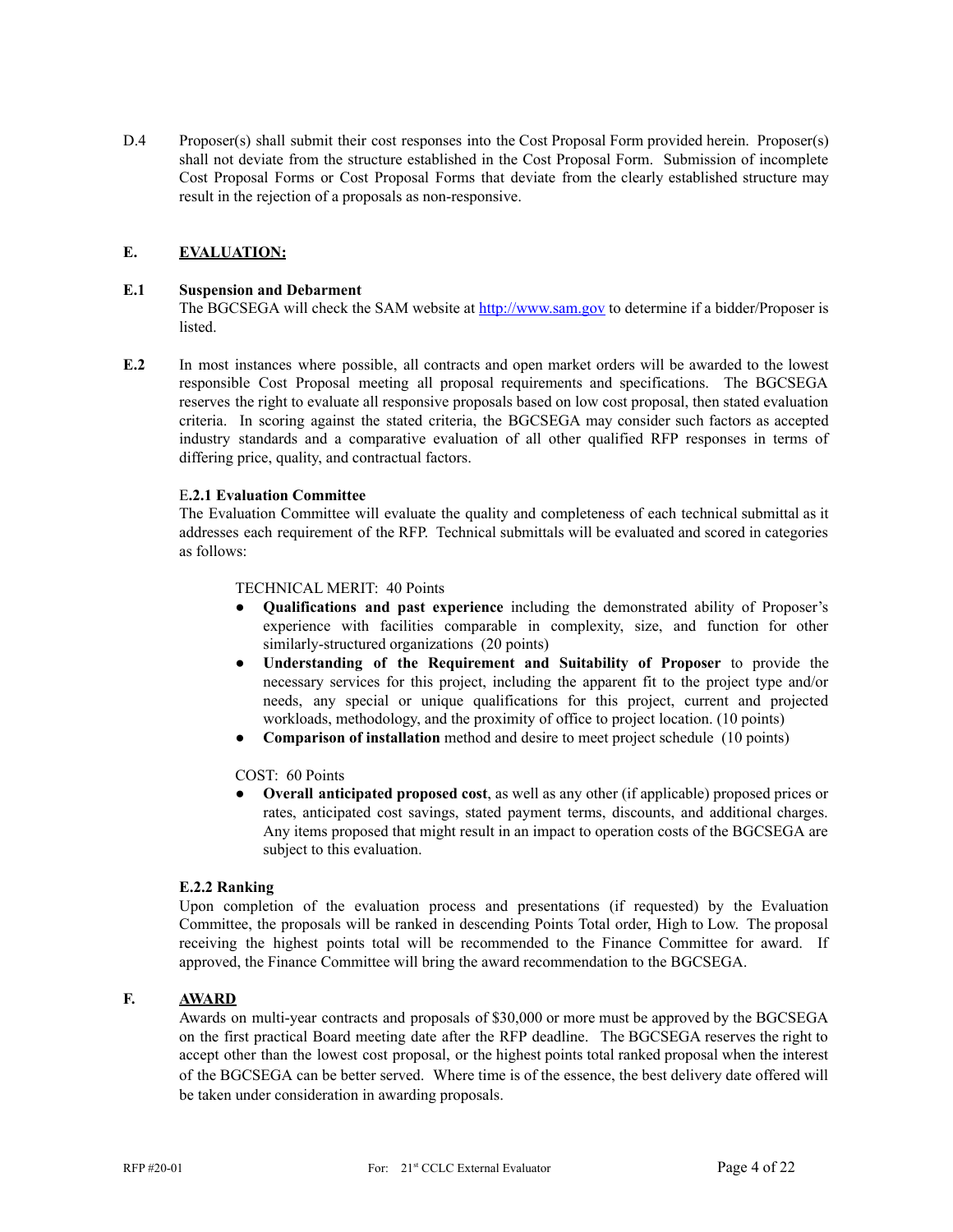#### **F.1 Low Dollar Bid Award**

In most instances where possible, all contracts and open market orders will be awarded to the lowest responsible Cost Proposal meeting all proposal requirements and specifications. The Board reserves the right to waive any informalities in, or reject, any or all proposals or any part of a proposal.

### **F.2 Tie Bids**

In the event of equal proposals, preference will be given to the local Proposer (a person who (1) has a place of business located in Glynn County, Georgia; (2) which is staffed by an employee or employees as their permanent employment year round in the normal course of business).

### **F.3 Split/Multiple Awards**

The BGCSEGA reserves the right to make multiple awards or to award a contract by individual line items/services or alternatives, by group of line items/services or alternatives, or to make an aggregate award, whichever is deemed most advantageous to the BGCSEGA. If the BGCSEGA determines that an aggregate award to one Offeror is not in the BGCSEGA's best interest, "all or none" offers shall be rejected.

# **G. GENERAL CONDITIONS:**

- **G.1** The BGCSEGA promotes **equal opportunity** for all persons, without regard to race, color, religion, sex, handicap, or national origin with vendors and/or contractors doing business with the Board.
- **G.2 Payment** shall be made by the BGCSEGA to Vendor for services that are actually performed, and, if applicable, products actually delivered in accordance with the specifications of the Request for Proposal and receipt of an invoice.
- **G.3** The Vendor shall be responsible for obtaining **all permits and licenses** and shall pay *all fees* including all **applicable taxes** required by various governmental agencies in connection with this work. This shall also apply to all subcontractors.
- **G.4** All tools, dies, jigs, patterns, equipment, plates, cuts, negatives, artwork, or other items purchased, furnished, charged to or paid for by the BGCSEGA and produced in conjunction with this proposal shall become and remain the property of the BGCSEGA. The contractor shall hold such property for the benefit of the BGCSEGA and, upon written request, deliver the property to the BGCSEGA.
- **G.5** The Contractor shall confine operations at the site to permitted areas and shall not unreasonably encumber site with materials or equipment. The Contractor shall keep the premises and surrounding area free from accumulation of waste materials or rubbish caused by the operations under the Contract.
- **G.7** Visitors, including Contractor's employees and subcontractors, are **prohibited from smoking** on BGCSEGA property.
- **G.8** Any damage done to any part of permanent or portable classrooms, buildings, equipment, furniture, fixtures or any items owned by the BGCSEGA or related individuals by the contractor personnel shall be repaired or replaced at no cost to the BGCSEGA.

#### **H. INSURANCE REQUIREMENTS:**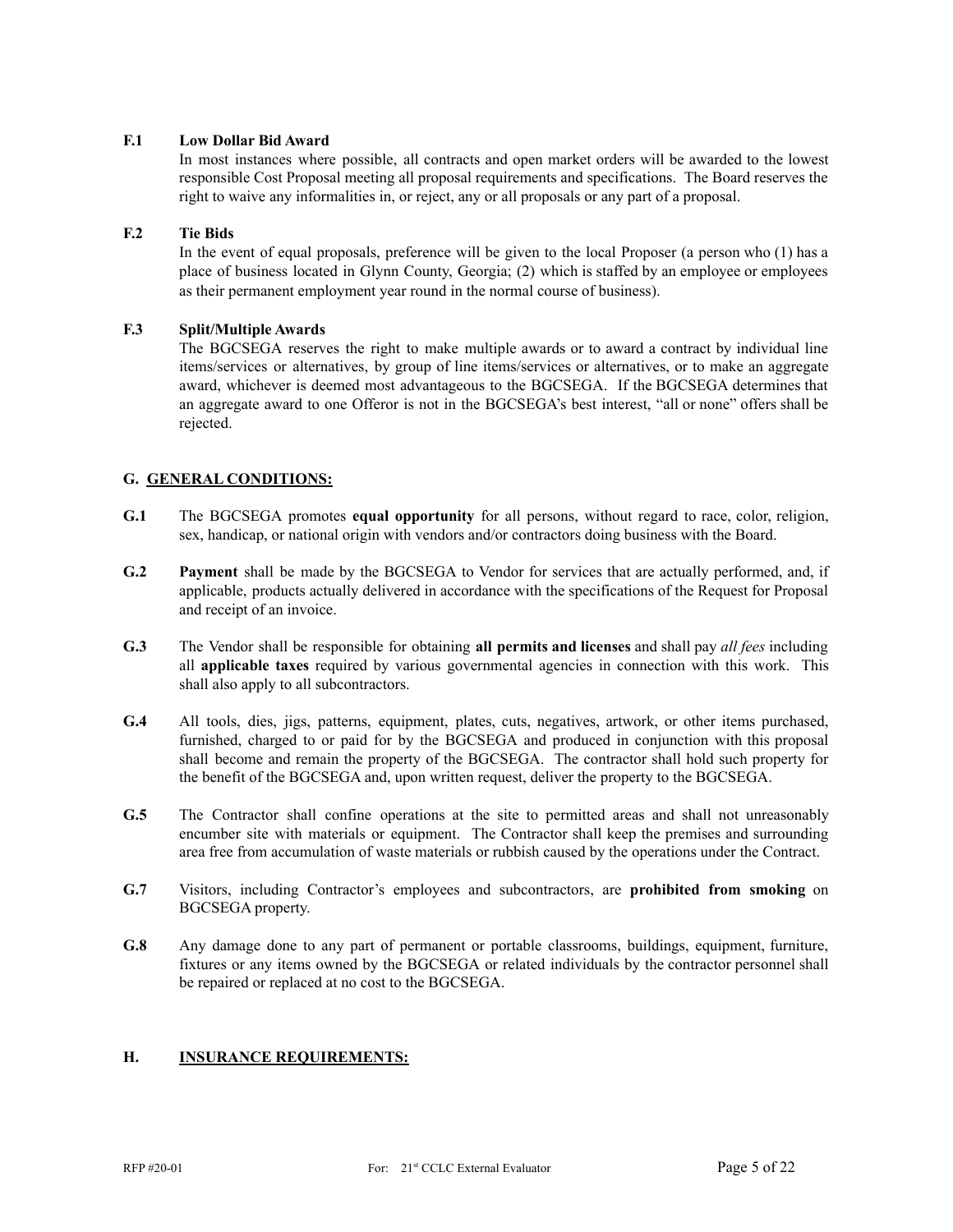**H.1** *If selected* **and prior to any work being done**, the Proposer/Contractor shall indemnify and hold harmless the BGCSEGA, its employees and agents against any and all claims, damages, losses, and expenses, including but not limited to attorney's fees arising out of or resulting from the performance of the Work, provided that any such claim, damage, loss or expense (1) is attributable to bodily injury, sickness, disease or death, or to injury or destruction of tangible property (other than the work itself) including the loss of use resulting therefrom and (2) is caused in whole or in part by any negligent act or omission of the Contractor, and Subcontractor, anyone directly or indirectly employed by any of them or anyone for whose acts any of them may be liable, regardless of whether or not it is caused in part by a party indemnified hereunder. Such obligation on indemnity which would otherwise exist as to any party or person described in this paragraph. In any and all claims against the BGCSEGA or any of its agents or employees by an employee of the Proposer/Contractor, any Subcontractor, anyone directly or indirectly employed by any of them may be liable, the indemnification obligation under this paragraph shall not be limited in any way by a limitation of the amount or type or damages, compensation or benefits payable under worker's or workman's compensation acts, disability benefits acts, or other employee benefits acts.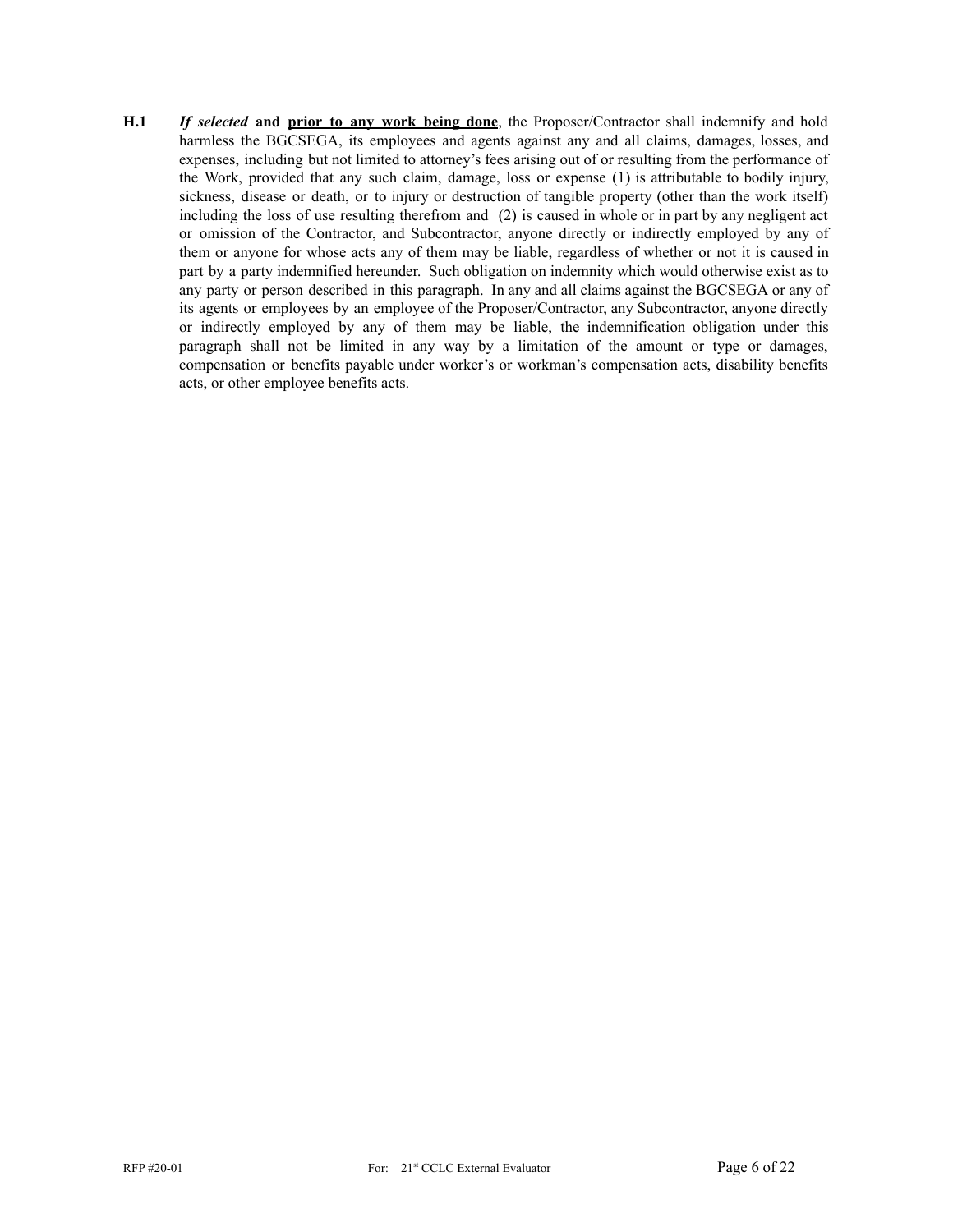# **COST PROPOSAL FORM - RFP #20-01**

|                  | Name:                                                                                                                                                                                                                          |                                                                                                                                                                                                                                                                                                                                          |  |
|------------------|--------------------------------------------------------------------------------------------------------------------------------------------------------------------------------------------------------------------------------|------------------------------------------------------------------------------------------------------------------------------------------------------------------------------------------------------------------------------------------------------------------------------------------------------------------------------------------|--|
|                  |                                                                                                                                                                                                                                | Address:                                                                                                                                                                                                                                                                                                                                 |  |
|                  | Phone expansion and the state of the state of the state of the state of the state of the state of the state of the state of the state of the state of the state of the state of the state of the state of the state of the sta |                                                                                                                                                                                                                                                                                                                                          |  |
|                  |                                                                                                                                                                                                                                | Email address and the contract of the contract of the contract of the contract of the contract of the contract of the contract of the contract of the contract of the contract of the contract of the contract of the contract                                                                                                           |  |
|                  | opening of proposals has been called on the date of opening.                                                                                                                                                                   | Having carefully examined the Request for Proposal documents provided and held to actual or implied<br>knowledge of the premises and conditions affecting the work, the undersigned proposes to furnish all service,<br>labor and materials called for by them. No proposal may be withdrawn for a period of 120 days after time set for |  |
| <b>Base Bid:</b> |                                                                                                                                                                                                                                |                                                                                                                                                                                                                                                                                                                                          |  |
|                  | 2021-2022                                                                                                                                                                                                                      |                                                                                                                                                                                                                                                                                                                                          |  |

Option to renew:

2022-2023 \$\_\_\_\_\_\_\_\_\_\_\_\_\_\_\_\_\_\_\_\_\_\_\_\_\_\_\_\_\_\_\_\_\_\_\_\_\_\_\_\_\_\_\_\_\_\_\_\_\_\_

Signature of Proposer (use blue ink)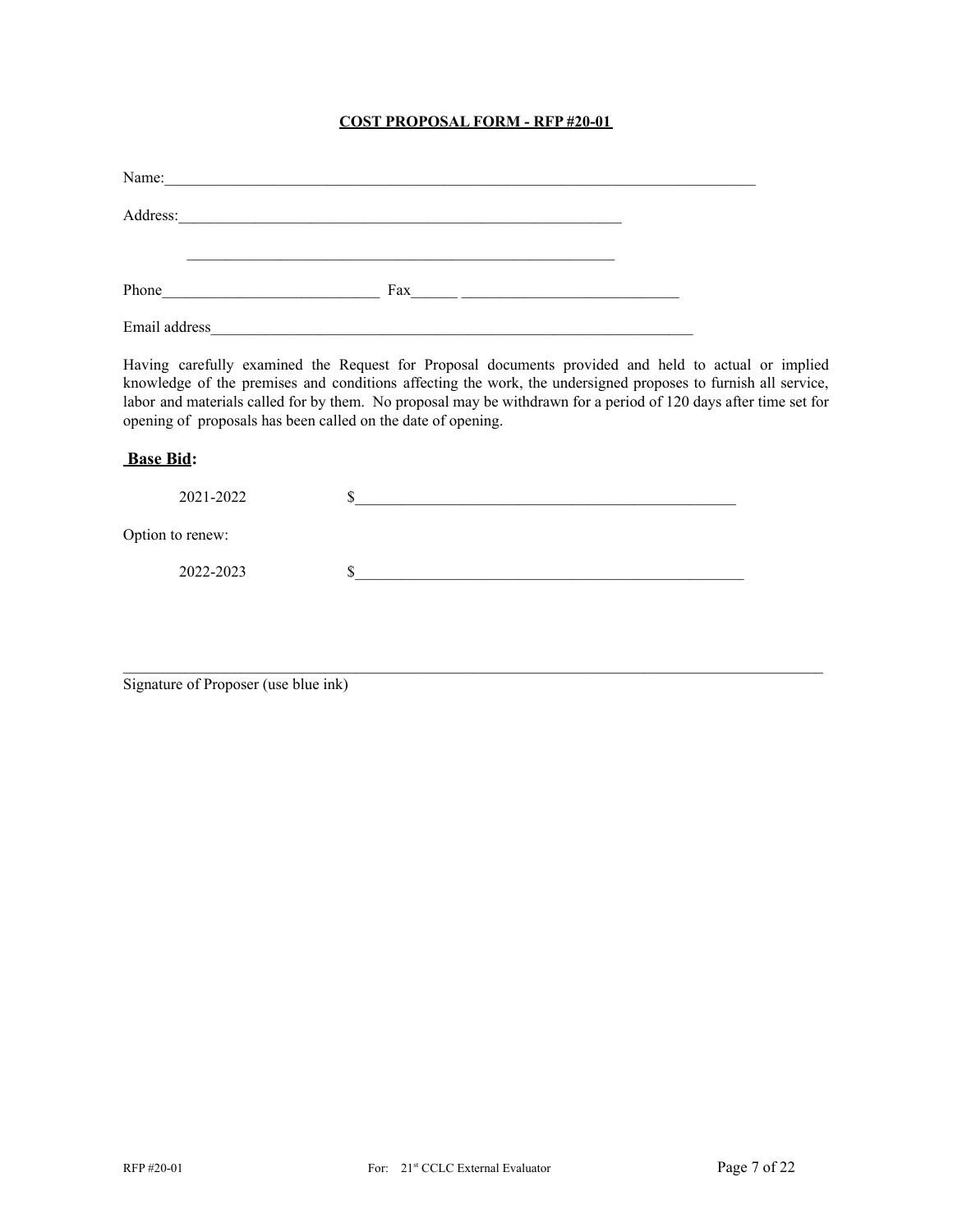#### **PROPOSAL CERTIFICATION**

We propose to furnish and deliver any and all of the deliverables and services named in the attached Request For Proposal for which prices have been set. The price or prices offered herein shall apply for the period of time stated in the Request For Proposal.

We further agree to strictly abide by all the terms and conditions contained herein as modified by any attached special terms and conditions, all of which are made a part hereof. Any exceptions are noted in writing and included with this proposal.

It is understood and agreed that this proposal constitutes an offer, which when accepted in writing by the BGCSEGA, and subject to the terms and conditions of such acceptance, will constitute a valid and binding contract between the undersigned and the BGCSEGA.

It is understood and agreed that we have read the specifications shown or referenced in this Request For Proposal and that this proposal is made in accordance with the provisions of such specifications. By our written signature on this proposal, we guarantee and certify that all items included in this proposal meet or exceed any and all such specifications. We further agree, if awarded a contract, to deliver goods and services which meet or exceed the specifications.

It is understood and agreed that this proposal shall be valid and held open for a period of one hundred twenty (120) days from proposal opening date.

#### **PROPOSER SIGNATURE AND CERTIFICATION**

I certify that this proposal is made without prior understanding, contact, or connection with any corporation, firm, or person submitting a proposal for the same materials, supplies, equipment, or services and is in all respects fair and without collusion or fraud. I understand collusive bidding is a violation of State and Federal Law and can result in fines, prison sentences, and civil damage awards. I affirm that there is no relationship between Proposer and a member of the Boys & Girls Club of Southeast Georgia, employee or elected member. I agree to abide by all conditions of the proposal and certify that I am authorized to sign this proposal for the Proposer. FURTHER, it is the Boys & Girls Club of Southeast Georgia's policy that our employees and agents shall not accept from customers, contractors, and suppliers of property, goods, or services; or from other persons, any gifts, benefits, or unusual hospitality that may in any way tend to influence or have the appearance of influencing them in the performance of their jobs.

Authorized signature Date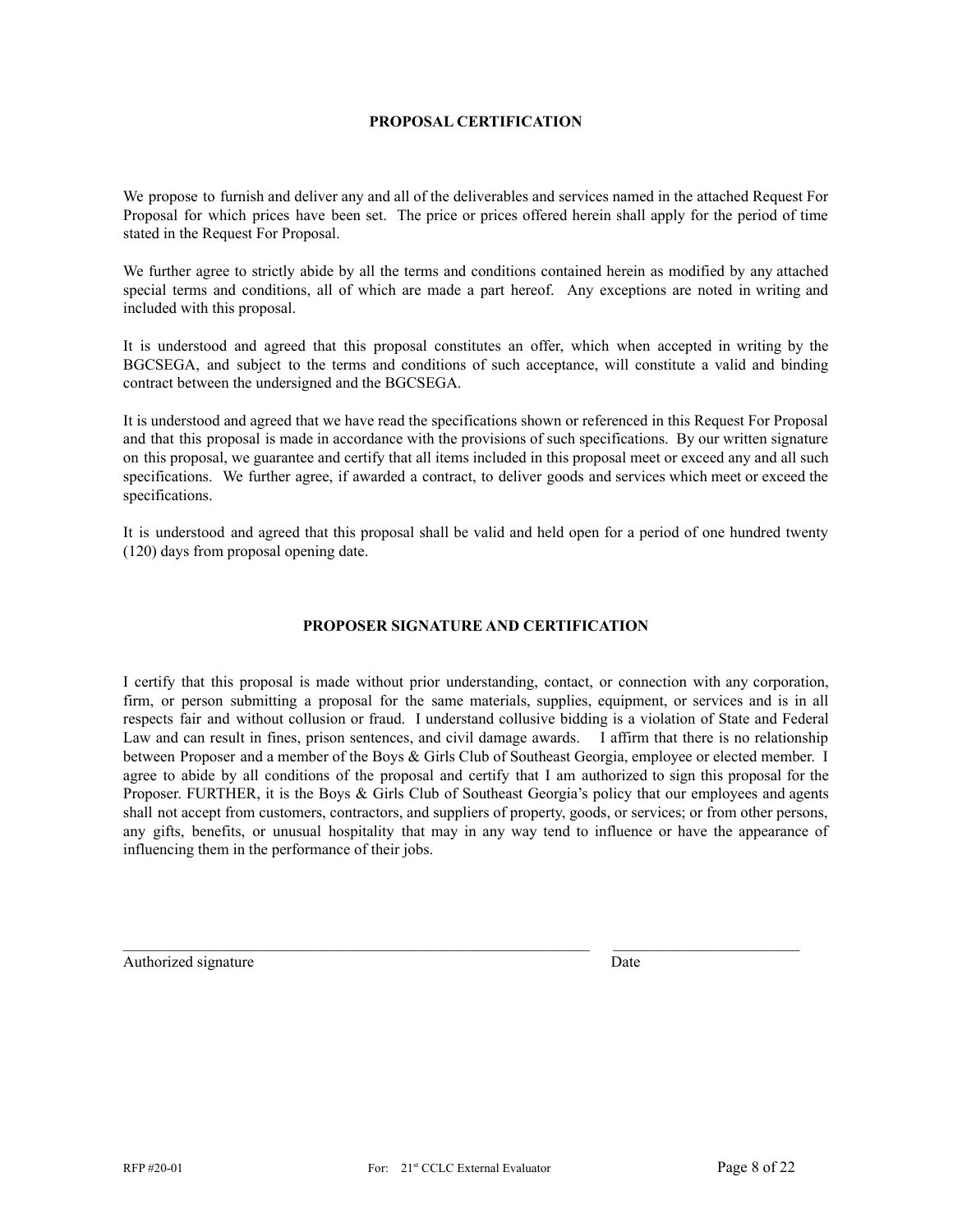## 1. **DEBARMENT AND SUSPENSION VERIFICATION**

Institutions shall solicit offers from, award contracts to, and consent to subcontracts with responsible contractors and/or principals only. The serious nature of debarment and suspension requires that sanctions be imposed only in the public interest for the Government's protection and not for purposes of punishment. Institutions shall impose debarment or suspension to protect the Government's interest and only for the causes and in accordance with the procedures set forth in Federal Acquisition Regulation (FAR) 48 C.F.R. Ch.1 Subpart 9.4.

By signing this agreement, the Contractor is testifying that they are not debarred, suspended or has any ineligible or voluntary exclusions with the U.S. Department of Agriculture or any other Federal or State Agency. All responses will be verified.

Contractor certifies that the Contractor and/or any of its subcontractors or principals have not been debarred, suspended, or declared ineligible by any agency of the State of Georgia or any agency of the Federal government or as defined in the Federal Acquisition Regulation (FAR) 48 C.F.R. Ch.1 Subpart 9.4. Contractor will immediately notify the Board if Contractor is debarred or placed on the Consolidated List of Debarred, Suspended, and Ineligible Contractors by a federal entity.

# **2. CONTRACT TERM CLAUSES**

The Contract between the Board and the Contractor shall begin and end on the dates specified in the IFB, unless terminated earlier in accordance with the applicable terms and conditions. Pursuant to O.C.G.A. Section 50-5-64, this Contract shall not be deemed to create a debt of the State for the payment of any sum beyond the fiscal year of execution or, in the event of a renewal, beyond the fiscal year of such renewal.

**Contract Renewal.** The Board shall have the option, in its sole discretion, to renew the Contract for additional renewals as defined in the Standard Contract on a year-to year basis by giving the Contractor written notice of the renewal decision at least sixty (60) days prior to the expiration of the initial term or renewal term. Renewal will depend upon the best interests of the Board, funding, and Contractor's performance. Renewal will be accomplished through the issuance of a written notice or Notice of Award Amendment. Upon the State Entity's election, in its sole discretion, to renew any part of this Contract, Contractor shall remain obligated to perform in strict accordance with this Contract unless otherwise agreed by the Board and the Contractor.

**Contract Extension**. In the event that this Standard Contract shall terminate or be likely to terminate prior to the making of an award for a new contract for the identified goods and services, the Board may, with the written consent of Contractor, extend this Contract for such period as may be necessary to afford the Board a continuous supply of the identified goods and services.

## **3. BUY AMERICAN STATEMENT**

Contractor must comply with the William F. Goodling Child Nutrition Reauthorization Act of 1998 (Buy American Act -7 CFR 210.21) which requires schools and institutions participating in the National School Lunch Program (NSLP) and School Breakfast Program (SBP) in the contiguous United States to purchase, to maximum extent practicable, domestic commodities or products for use in meals served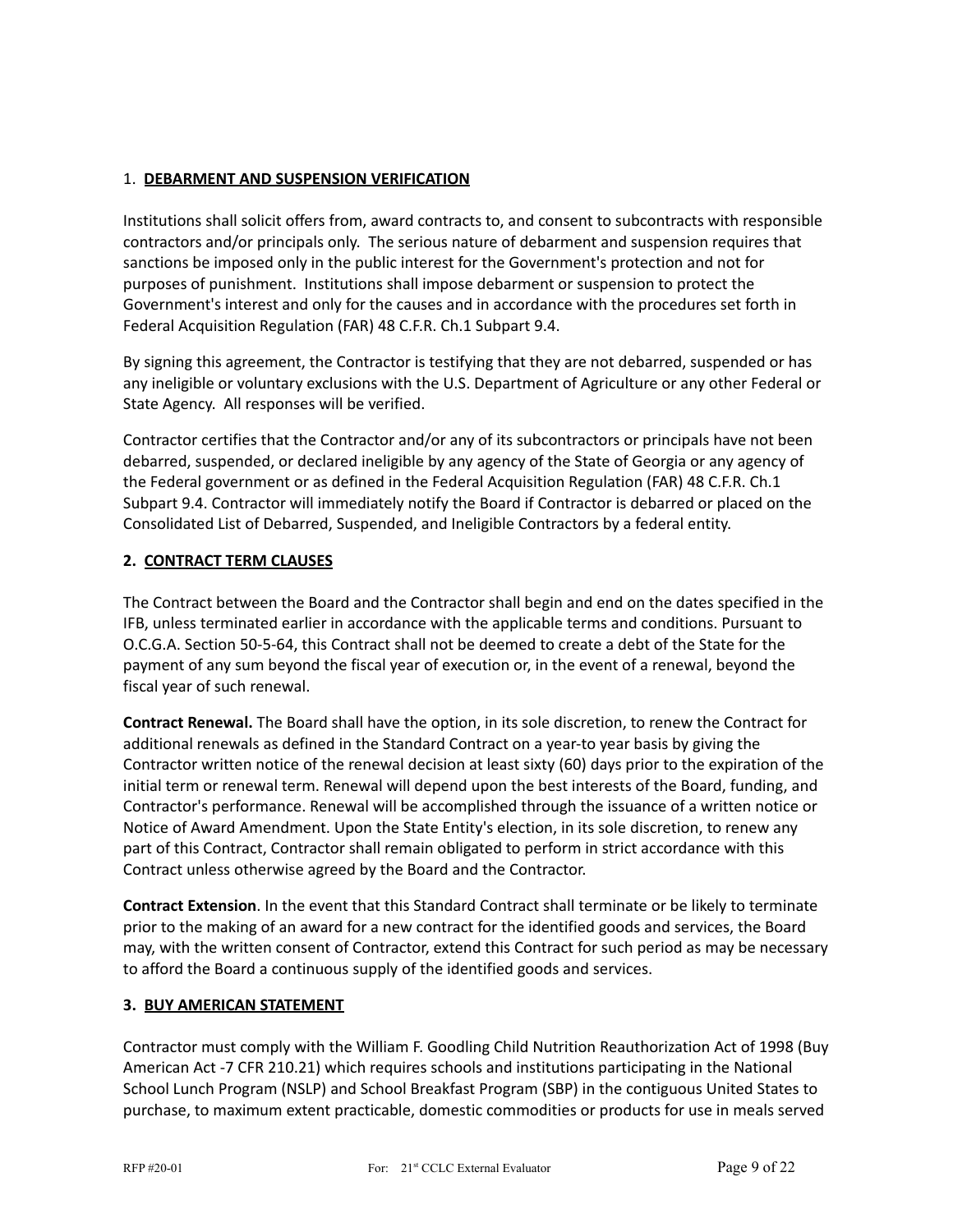under the NSLP and SBP. Buy American - (1) Definition of domestic commodity or product. In this paragraph, the term 'domestic commodity or product' means—(i) An agricultural commodity that is produced in the United States; and (ii) A food product that is processed in the United States substantially using agricultural commodities that are produced in the United States.

### **4. REMEDY FOR NON-PERFORMANCE/ TERMINATION OF CLAUSES**

### a. **Immediate Termination.**

This Contract will terminate immediately and absolutely if the Board determines that adequate funds are not appropriated or granted or funds are de-appropriated such that the Board cannot fulfill its obligations under the Contract, which determination is at the Board's sole discretion and shall be conclusive. Further, the Board may terminate the Contract for any one or more of the following reasons effective immediately without advance notice:

- (i) In the event the Contractor is required to be certified or licensed as a condition precedent to providing goods and services, the revocation or loss of such license or certification may result in immediate termination of the Contract effective as of the date on which the license or certification is no longer in effect;
- (ii) The Board determines that the actions, or failure to act, of the Contractor, its agents, employees or subcontractors have caused, or reasonably could cause, life, health or safety to be jeopardized;
- (iii) The Contractor fails to comply with confidentiality laws or provisions; and/or
- (iv) The Contractor furnished any statement, representation or certification in connection with the Contract or the bidders process which is materially false, deceptive, incorrect or incomplete.

#### b. **Termination for Cause**.

The occurrence of any one or more of the following events shall constitute cause for the Board to declare the Contractor in default of its obligations under the Contract:

- (i) The Contractor fails to deliver or has delivered nonconforming goods or services or fails to perform, to the Board's satisfaction, any material requirement of the Contract or is in violation of a material provision of the Contract, including, but without limitation, the express warranties made by the Contractor;
- (ii) The Board determines that satisfactory performance of the Contract is substantially endangered or that a default is likely to occur;
- (iii) The Contractor fails to make substantial and timely progress toward performance of the Contract;
- (iv) The Contractor becomes subject to any bankruptcy or insolvency proceeding under federal or the Boys & Girls Club of Southeast Georgia law or State law to the extent allowed by applicable federal or county or state law including bankruptcy laws; the Contractor terminates or suspends its business; or the Board reasonably believes that the Contractor has become insolvent or unable to pay its obligations as they accrue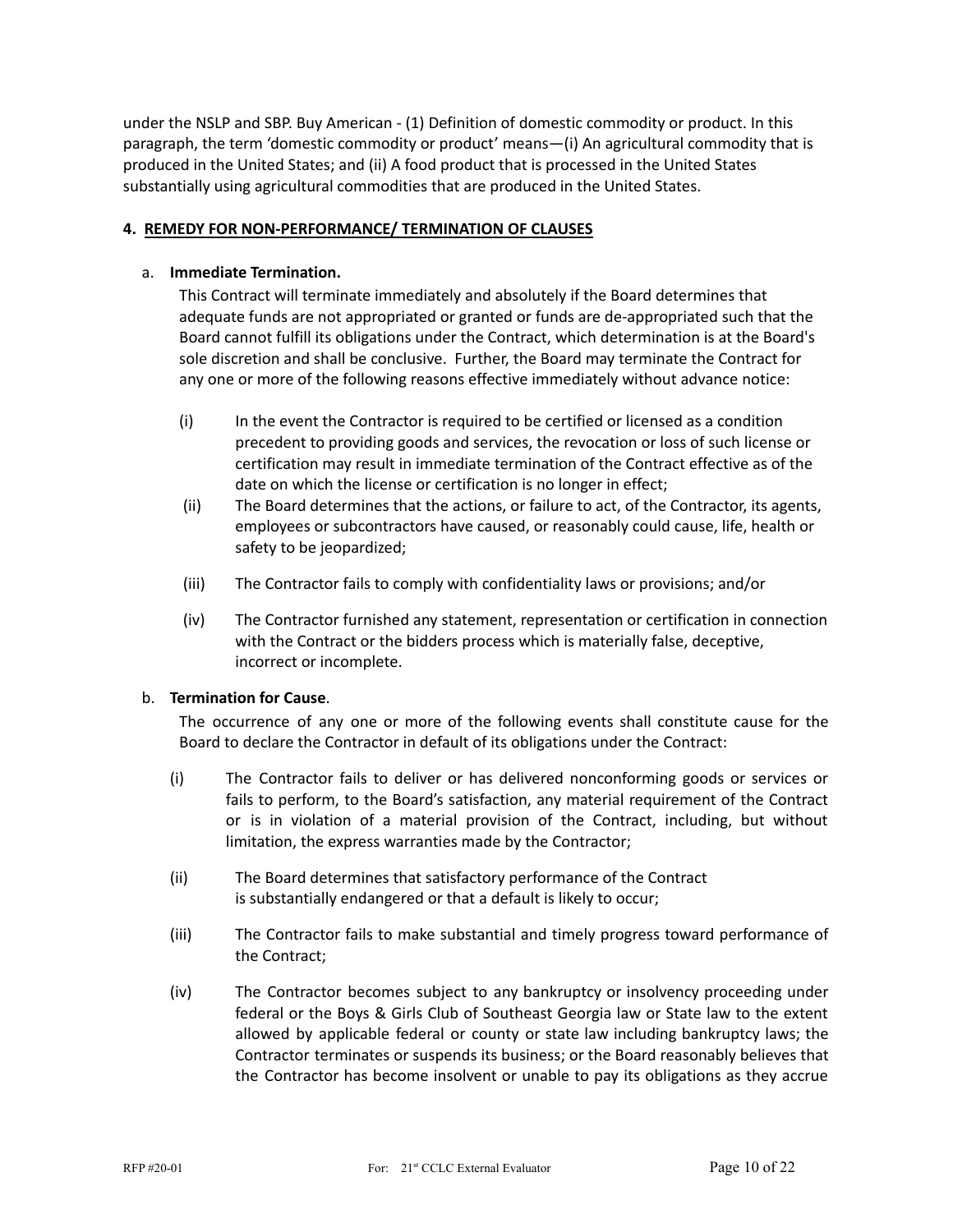consistent with applicable federal or state law;

- (v) The Contractor has failed to comply with applicable federal, Glynn County Board of Education and State laws, rules, ordinances, regulations and orders when performing within the scope of the Contract;
- (vi) The Contractor has engaged in conduct that has or may expose the Board to liability, as determined in the Board's sole discretion; or
- (vii) The Contractor has infringed any patent, trademark, copyright, trade dress or any other intellectual property rights of the Board, or a third party.

## c. **Notice of Default**.

If there is a default event caused by the Contractor, the Board shall provide written notice to the Contractor requesting that the breach or noncompliance be remedied within the period of time specified in the Board's written notice to the Contractor. If the breach or noncompliance is not remedied within the period of time specified in the written notice, the Board may:

- (i) Immediately terminate the Contract without additional written notice; and/or
- (ii) Procure substitute goods or services from another source and charge the difference between the Contract and the substitute contract to the defaulting Contractor; and/or,
- (iii) Enforce the terms and conditions of the Contract and seek any legal or equitable remedies.

# d. **Termination for Convenience.**

Following thirty (30) days' written notice, the Board may terminate the Contract in whole or in part without the payment of any penalty or incurring any further obligation to the Contractor. Following termination upon notice, the Contractor shall be entitled to compensation, upon submission of invoices and proper proof of claim, for goods and services provided under the Contract to the Board up to and including the date of termination.

### e. **Termination Due to Change of Law.**

The Board shall have the right to terminate this Contract without penalty by giving thirty (30) days' written notice to the Contractor as a result of any of the following:

- (i) The Board's authorization to operate is withdrawn or there is a material alteration in the programs administered by the Board; and/or
- (ii) The Board's duties are substantially modified.

## f. **Payment Limitation in Event of Termination.**

In the event of termination of the Contract for any reason by Board, the Board shall pay only those amounts, if any, due and owing to the Contractor for goods and services actually rendered up to and including the date of termination of the Contract and for which the Board is obligated to pay pursuant to the Contract or Purchase Instrument. Payment will be made only upon submission of invoices and proper proof of the Contractor's claim. This provision in no way limits the remedies available to the Board under the Contract in the event of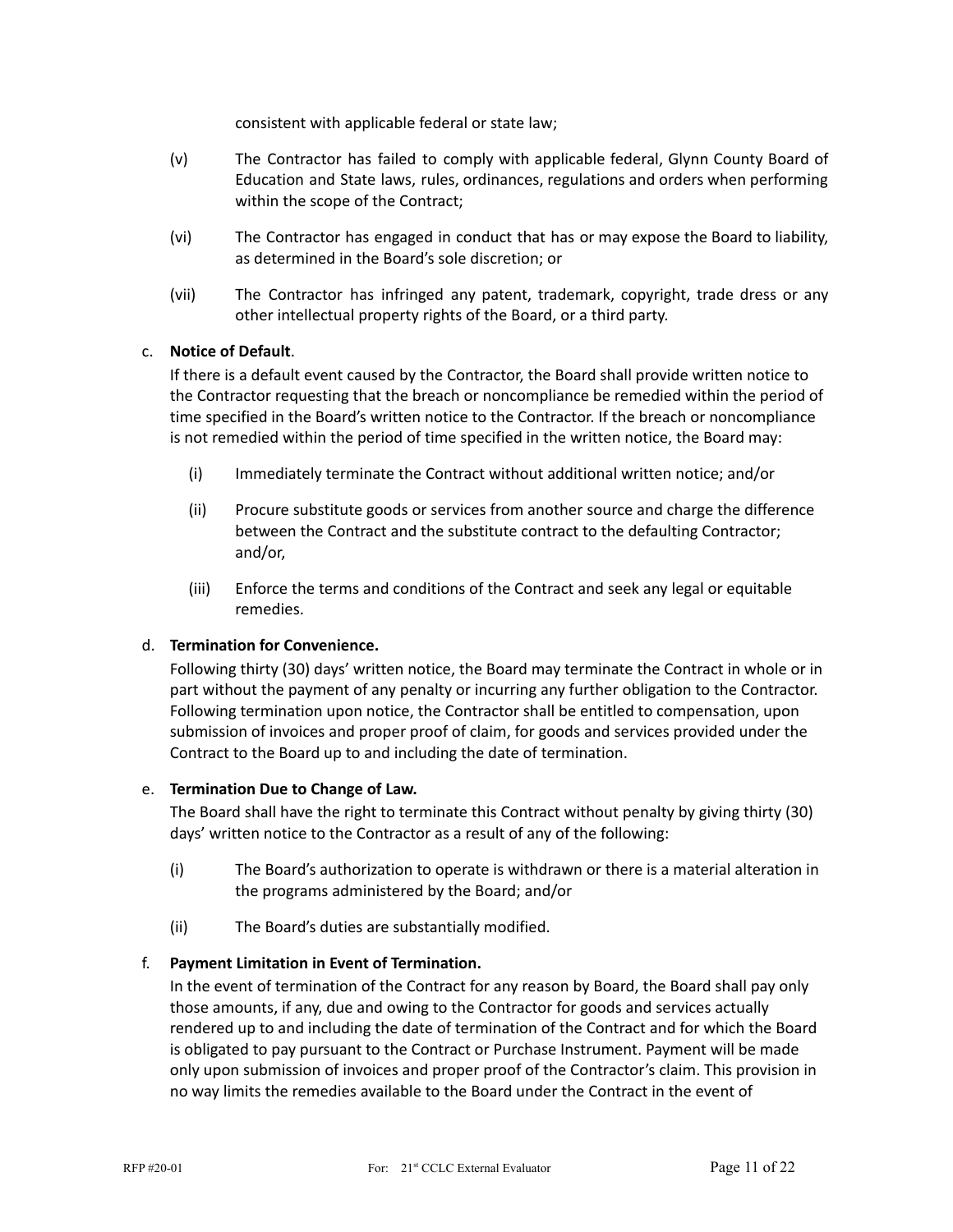termination. The Board shall not be liable for any costs incurred by the Contractor in its performance of the Contract, including, but not limited to, startup costs, overhead or other costs associated with the performance of the Contract.

### g. **The Contractor's Termination Duties.**

Upon receipt of notice of termination or upon request of the Board, the Contractor shall:

- (i) Cease work under the Contract and take all necessary or appropriate steps to limit disbursements and minimize costs, and furnish a report within thirty (30) days of the date of notice of termination, describing the status of all work under the Contract, including, without limitation, results accomplished, conclusions resulting therefrom, and any other matters the Board may require;
- (ii) Immediately cease using and return to the board, any personal property or materials, whether tangible or intangible, provided by the Board to the Contractor;
- (iii) Comply with the Board's instructions for the timely transfer of any active files and work product produced by the Contractor under the Contract;
- (iv) Cooperate in good faith with the Board, its employees, agents and contractors during the transition period between the notification of termination and the substitution of any replacement contractor; and
- (v) Immediately return to the Board any payments made by the Board for goods and services that were not delivered or rendered by the Contractor.

## **5. HUB STATEMENT** (7CFR3016.36(e))

It is the intent of the Boys & Girls Club of Southeast Georgia to provide maximum practicable opportunities in its solicitations to minority firms, women's business enterprises and labor surplus area firms.

#### **6. EQUAL EMPLOYMENT OPPORTUNITY COMPLIANCE STATEMENT**

In accordance with Federal Law and U.S. Department of Agriculture policy, this institution is prohibited from discriminating on the basis of race, color, national origin, sex, age, or disability. To file a complaint of discrimination, write USDA, Director, Office of Adjudication, 1400 Independence Avenue, SW, Washington, D.C. 20250-9410 or call toll free (866) 632-9992. (Voice) Individuals who are hearing impaired or have speech disabilities may contact USDA through the Federal Relay Service at (800) 877-8339; or (800) 845-6136 (Spanish). USDA is an equal opportunity provider and employer.

## **7. ENERGY POLICY AND CONSERVATION ACT STATEMENT**

Compliance with mandatory standards and policies relating to energy efficiency which are contained in the state energy conservation plan issued in compliance with the Energy Policy and Conservation Act (Public Law 94-163, 89 Stat.871).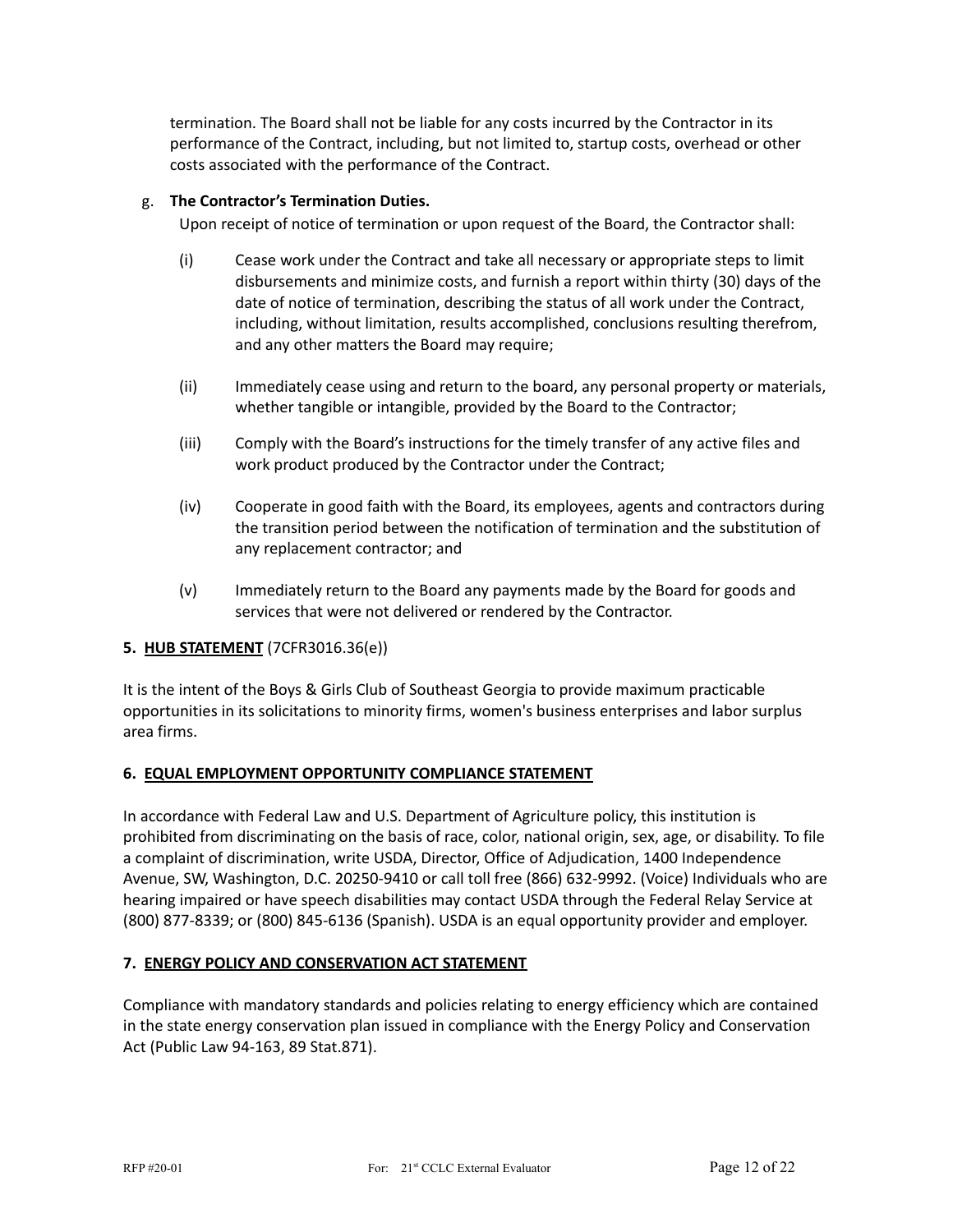# **8. CLEAN AIR/ CLEAN WATER STATEMENT (contracts in excess of \$150,000)**

Compliance with all applicable standards, orders, or requirements issued under section 306 of the Clean Air Act (42 U.S.C. 1857(h)) Clean Air and Water Certification. Contractor certifies that none of the facilities it uses to produce goods provided under the Contract are on the Environmental Protection Authority (EPA) List of Violating Facilities. Contractor will immediately notify the Board of the receipt of any communication indicating that any of Contractor's facilities are under consideration to be listed on the EPA List of Violating Facilities.

# **9. CIVIL RIGHTS STATEMENT**

In accordance with Federal Law and U.S. Department of Agriculture policy, this institution is prohibited from discriminating on the basis of race, color, national origin, sex, age and disability. To file a complaint of discrimination, write USDA, Director, Office of Civil Rights, Room 326-W, Whitten Building, 1400 Independence Avenue, SW, Washington, D.C. 20250-9410 or call (202) 720-5964 (voice and TDD). USDA is an equal opportunity provider and employer.

## **10. RECORD RETENTION AND ACCESS CLAUSE**

The Contractor shall maintain books, records and documents in accordance with generally accepted accounting principles and procedures and which sufficiently and properly document and calculate all charges billed to the Boys & Girls Club of Southeast Georgia, throughout the term of the Contract for a period of at least five (5) years following the date of final payment or completion of any required audit, whichever is later. Records to be maintained include both financial records and service records.

The Contractor shall permit the Auditor of the State of Georgia or any authorized representative of the Board, and where federal funds are involved, the Comptroller General of the United States, or any other authorized representative of the United States government, to access and examine, audit, excerpt and transcribe any directly pertinent books, documents, papers, electronic or optically stored and created records or other records of the Contractor relating to orders, invoices or payments or any other documentation or materials pertaining to the Contract, wherever such records may be located during normal business hours. The Contractor shall not impose a charge for audit or examination of the Contractor's books and records. If an audit discloses incorrect billings or improprieties, the State and/or the Boys & Girls Club of Southeast Georgia reserves the right to charge the Contractor for the cost of the audit and appropriate reimbursement. Evidence of criminal conduct will be turned over to the proper authorities.

## **11. BID PROTEST PROCEDURES**

Protests: A protest shall comply with and be resolved according to (Insert the appropriate state or local code or administrative procedures. Not all states or purchasing agencies have a protest rule; this should be modified if no such law or rule exists for your use.) All protest shall be in writing and shall be delivered to the address of the individual listed in the "if you have questions" on the Invitation to bid. A protest of a solicitation shall be received by the named individual before the offer due date. A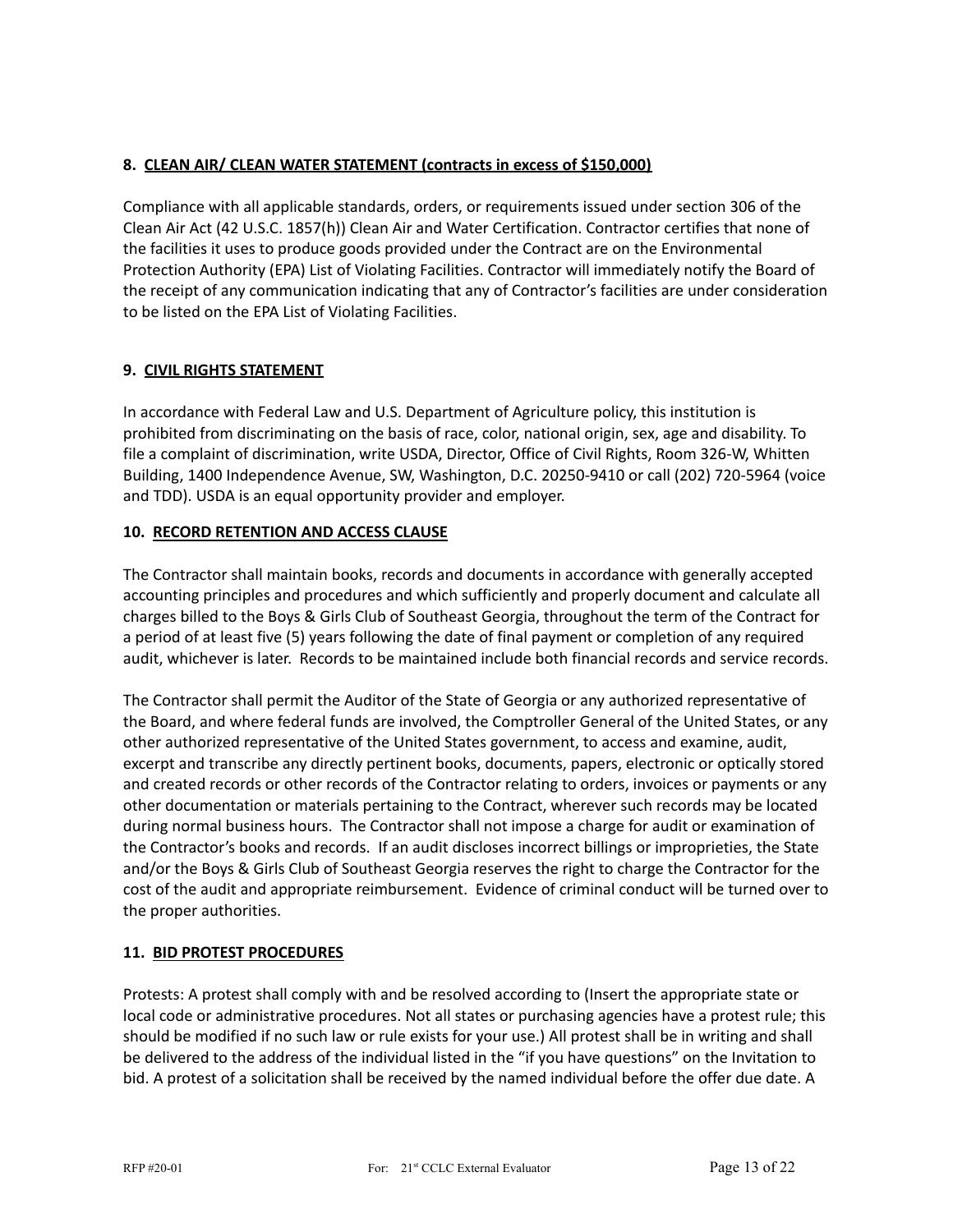protest of a proposed award or of an award shall be filed within ten days after the protestor knows or should have known the basis of the protest.

A protest shall include:

- \_ the name, address, and telephone number of the protestor;
- \_ the signature of the protestor or an authorized representative of the protestor;
- \_ Identification of the purchasing agency and the solicitation or contract number;

\_ a detailed statement of the legal and factual grounds of the protest including copies of relevant documents:

\_ The form of relief requested

The Boys & Girls Club of Southeast Georgia shall in all instances disclose information regarding protests to State Agency.

#### **12. NON-COLLUSION STATEMENT**

"I certify that this bid is made without prior understanding, agreement or connection with any corporation, firm or person submitting a bid for the same materials, supplies, or equipment, and is in all respect fair and without collusion or fraud. I understand that collusive bidding is a violation of State and Federal law and can result in fines, prison sentences, and civil damage awards. I agree to abide by all conditions of this bid, and certify that I am authorized to sign this bid for the Bidder per O.C.G.A.50-5-67. I further certify that the provisions of the official code of Georgia annotated 45-10-20 et seq. have not and will not be violated in any respect."

#### **13. CODE OF CONDUCT**

Per regulation 7CFR3016.36(3) "bid documents must contain a written code of conduct governing the performance of their employees engaged in the award and administration of contracts."

Boys & Girls Club of Southeast Georgia Code of Conduct:

The Purchasing Department staff or any other employee of the BGCSEGA shall not use their authority or office for personal gain and shall seek to uphold the standing of the purchasing profession by:

- 1. Maintaining an unimpeachable standard of integrity in all their business relationships both inside and outside the organizations in which they are employed;
- 2. Fostering the highest standards of professional competence among those for whom they are responsible;
- 3. Optimizing the use of resources for which they are responsible, so as to provide the maximum benefit to the BGCSEGA;
- 4. Rejecting and denouncing any business practice that is improper.

In applying these precepts, employees should follow the guidance set out below:

1. Declaration of Interest - Any personal interest which may either impinge or be deemed by others to impinge on employees' impartiality in any matter relevant to their duties should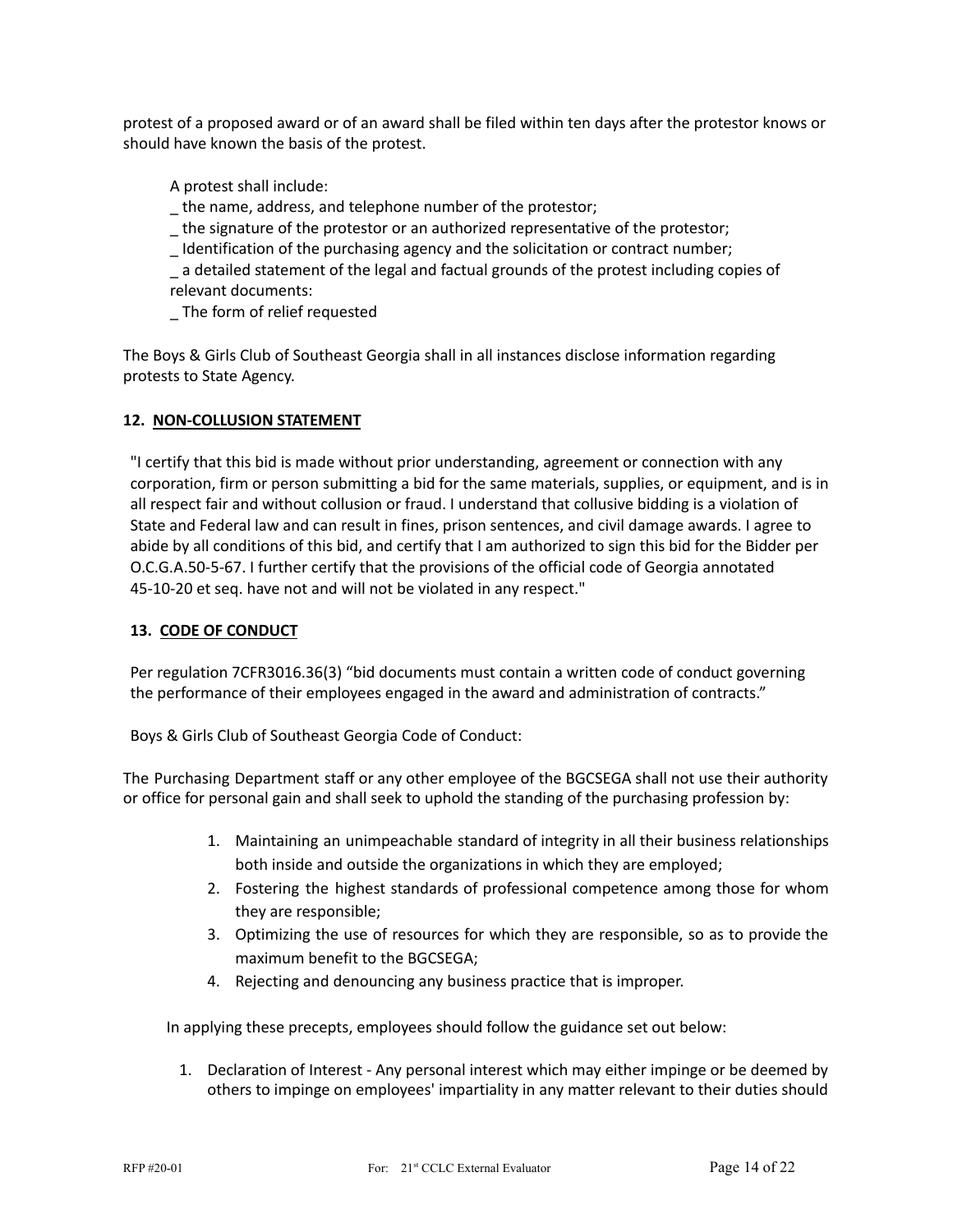be declared to their employer.

- 2. Confidentiality and Accuracy of Information The confidentiality of information received in the course of duty must be respected and not used for personal gain. Information given in the course of duty should be true and fair and not designed to mislead.
- 3. Competition The BGCSEGA maintains some advantage by continuing relationships with suppliers. However, any arrangement which might, in the long term, prevent the effective operation of fair competition, should be avoided.
- 4. Business Gifts To preserve the image and integrity of both the employee and the BGCSEGA, business gifts should be never be accepted.
- 5. Promotion or Sale of Materials With the exception of properly executed sales of surplus property including furniture, equipment, textbooks and vehicles, no employee or agent of the BGCSEGA shall, for compensation of any kind, promote, offer for sale or sell, directly or indirectly, any books or other teaching or learning materials, equipment, furniture, or other articles purchased by the BGCSEGA, to the BGCSEGA, staff, parent, or student enrolled in the school system.

Purchases from BGCSEGA members or companies in which the BGCSEGA member or a member of his immediate family has a controlling interest (51%) are prohibited. Purchases from employees or companies in which the employee, spouse, or children have a controlling interest (51%) and are in a procurement decision making role are prohibited. Purchases from companies in which a member of an employee's immediate family, other than spouse and children, has a controlling interest are permitted if the employee is not involved in a decision making role.

### **14. COPYRIGHTS AND PATENTS**

The Contractor shall report to the Contracting Officer, promptly and in reasonable written detail, each notice or claim of patent or copyright infringement based on the performance of this contract of which the Contractor has knowledge.

In the event of any claim or suit against the Government on account of any alleged patent or copyright infringement arising out of the performance of this contract or out of the use of any supplies furnished or work or services performed under this contract, the Contractor shall furnish to the Government, when requested by the Contracting Officer, all evidence and information in the Contractor's possession pertaining to such claim or suit. Such evidence and information shall be furnished at the expense of the Government except where the Contractor has agreed to indemnify the Government.

The Contractor shall include the substance of this clause, including this paragraph, in all subcontracts that are expected to exceed the simplified acquisition threshold.

#### **Patent Indemnity.**

The Contractor shall indemnify the Government and its officers, agents, and employees against liability, including costs, for infringement of any United States patent (except a patent issued upon an application that is now or may hereafter be withheld from issue pursuant to a Secrecy Order under 35 U.S.C. 181) arising out of the manufacture or delivery of supplies, the performance of services, or the construction, alteration, modification, or repair of real property (hereinafter referred to as "construction work") under this contract, or out of the use or disposal by or for the account of the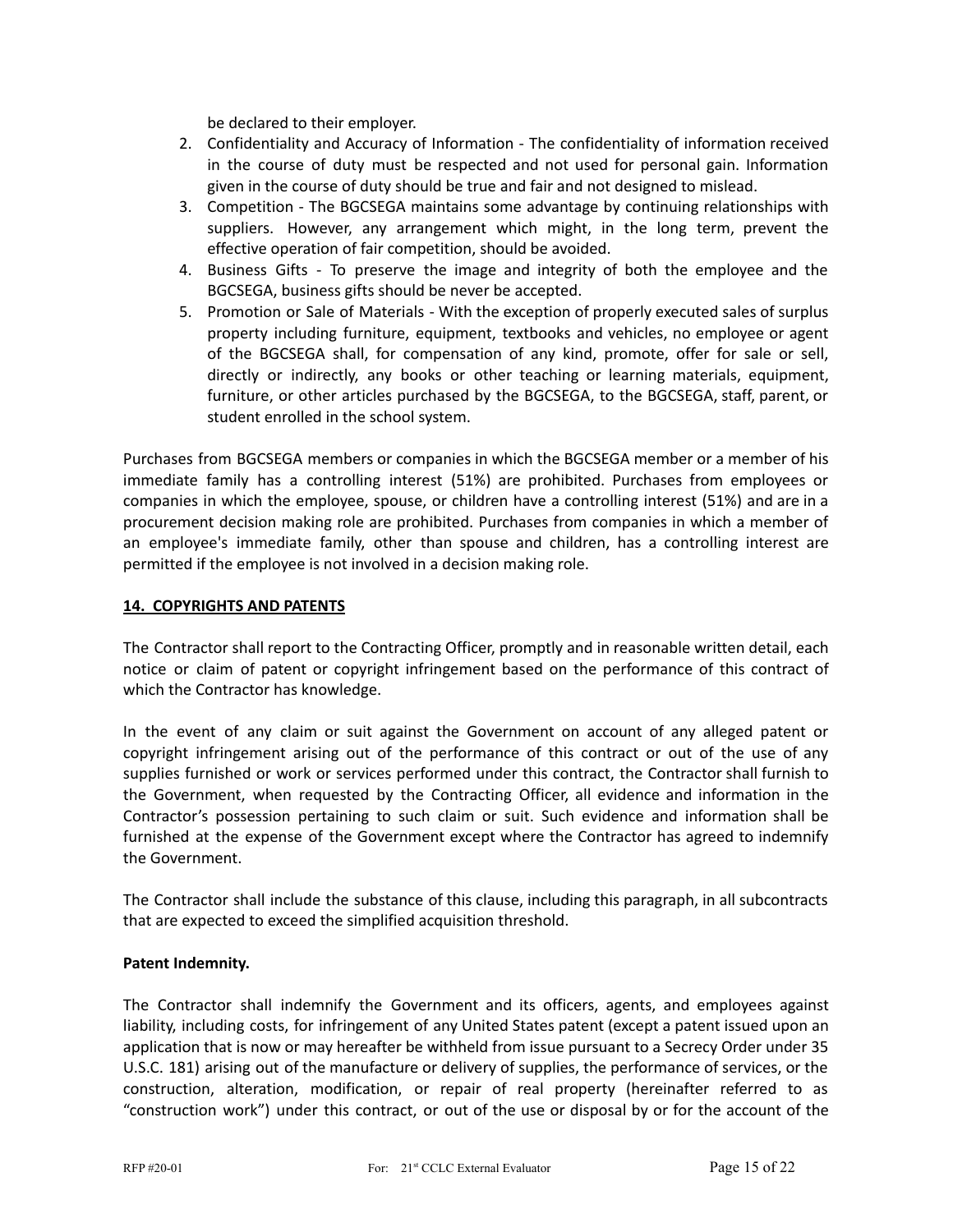Government of such supplies or construction work. This indemnity shall not apply unless the Contractor shall have been informed as soon as practicable by the Government of the suit or action alleging such infringement and shall have been given such opportunity as is afforded by applicable laws, rules, or regulations to participate in its defense. Further, this indemnity shall not apply to:

(i) An infringement resulting from compliance with specific written instructions of the Contracting Officer directing a change in the supplies to be delivered or in the materials or equipment to be used, or directing a manner of performance of the contract not normally used by the Contractor;

(ii) An infringement resulting from addition to or change in supplies or components furnished or construction work performed that was made subsequent to delivery or performance; or

(iii) A claimed infringement that is unreasonably settled without the consent of the Contractor, unless required by final decree of a court of competent jurisdiction.

### **Originality and Title to Concepts, Materials, and Goods Purchased.**

Contractor represents and warrants that any papers, reports, graphs, forms, guides, evaluations, spreadsheets, databases and other material which are produced under or as a result of this Contract are to be deemed a "work made for hire", as such term is defined in the Copyright laws of the United States. As a "work made for hire", all copyright interests in said works will vest in the Department or Board upon creation of the copyrightable work. If any papers, reports, graphs, forms, guides, evaluations, spreadsheets, databases, or other material which produced under or as a result of this Contract are deemed by law not to be "work made for hire", any copyright interests of the Contractor are hereby assigned completely and solely to the Department or Board. The Contractor shall ensure that all papers, reports, graphs, forms, guides, evaluations, spreadsheets, databases and other material which are produced under or as a result of this Contract are clearly marked with a copyright notation indicating the Department or Board as the sole copyright owner. All rights and ownership of materials produced under or as a result of this Contract shall become the property of the Department or Board upon payment of consideration specified herein. All papers, reports, graphs, forms, guides, evaluations, spreadsheets, databases and other material prepared or prepared by the Contractor under the terms of this Contract shall be delivered to, become and remain the property of the Department or Board upon termination or completion of this Contract.

The Department's requirements and regulations are applicable pertaining to patent rights with respect to any discovery or invention which arises or is developed in the course of or under such contract and requirements and regulations pertaining to copyrights and rights in data.

#### **15. CONTRACT WORK HOURS AND SAFETY STANDARDS ACT (40 U.S.C. 327-333)**

Where applicable, all contracts awarded by recipients in excess of \$100,000 for construction contracts and in excess of \$100,000 for other contracts that involve the employment of mechanics or laborers shall include a provision for compliance with Sections 102 and 107 of the Contract Work Hours and Safety Standards Act (40 U.S.C. 327-333), as supplemented by the Department of Labor regulations (29 VFR part 5). Under Section102 of the Act, each contractor shall be required to compute the wages of every mechanic and laborer on the basis of a standard work week of 40 hours. Work in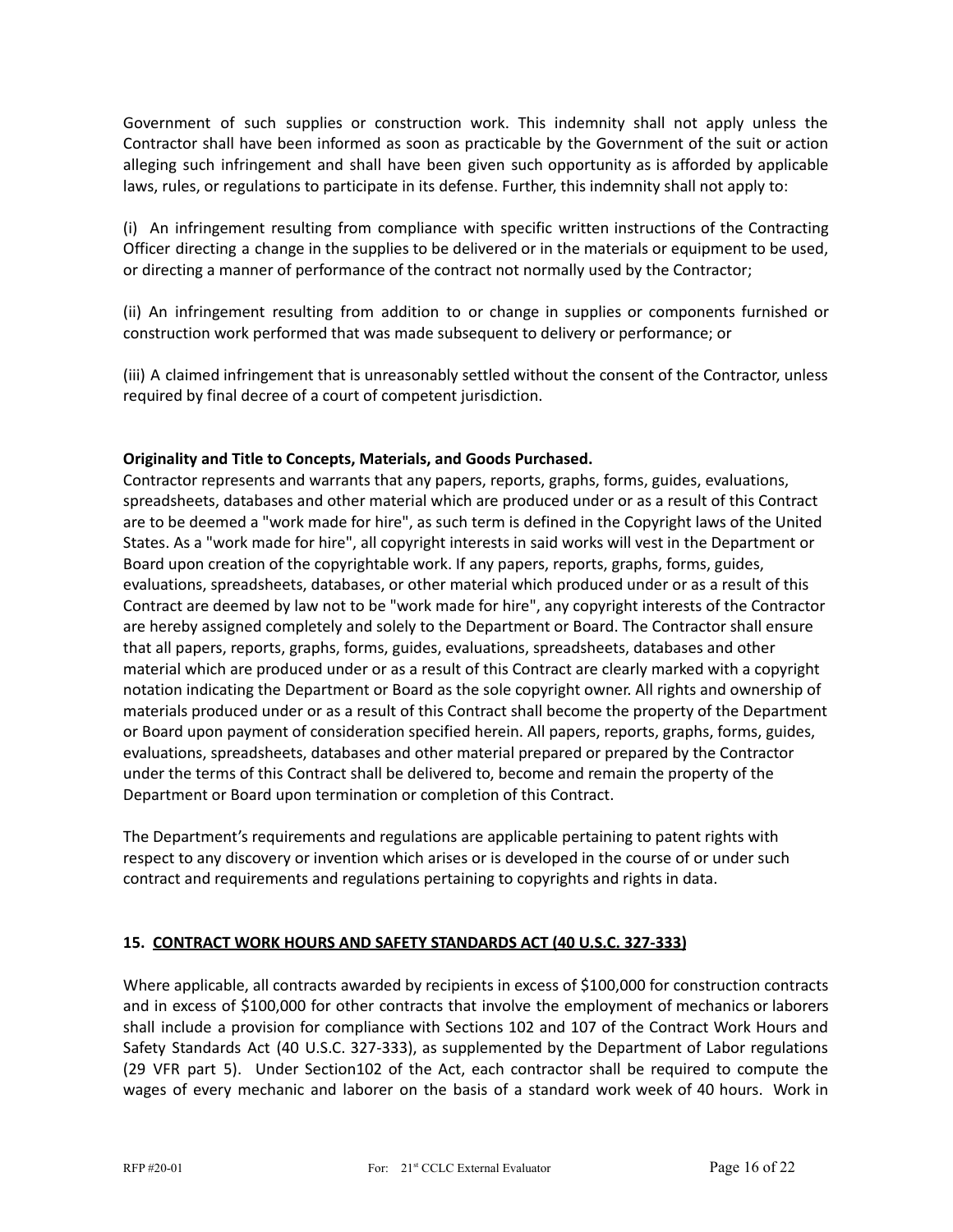excess of the standard work week is permissible provided that the worker is compensated at a rate of not less than 1 ½ times the basic rate of pay for all hours worked in excess of 40 hours in the work week. Section 107 of the Act is applicable to construction work and provides that no laborer or mechanic shall be required to work in surrounding or under working conditions which are unsanitary, hazardous or dangerous. These requirements do not apply to purchases of supplies or materials or articles ordinarily available on the open marker, or contracts for transportation or transmission of intelligence.

# **16. LOBBYING CERTIFICATE (contracts in excess of \$100,000)**

The undersigned certifies, to the best of his or her knowledge and belief, that:

- 1. No Federal appropriated funds have been paid or will be paid by or on behalf of the under-signed, to any person for influencing or attempting to influence an officer or employee of an agency, a Member of Congress, an officer or employee of Congress, or an employee of a Member of Congress in connection with the awarding of any Federal contract, the making of any Federal grant, the making of any Federal loan, the entering into of any cooperative agreement, and the extension, continuation, renewal, amendment, or modification of any Federal contract, grant, loan, or cooperative agreement.
- 2. If any funds other than Federal appropriated funds have been paid or will be paid to any person for influencing or attempting to influence an officer or employee of any agency, a Member of Congress, an officer or employee of Congress, or an employee of a Member of Congress in connection with this Federal contract, grant, loan, or cooperative agreement, the undersigned shall complete and submit Standard Form-LLL, "Disclosure Form to Report Lobbying," in accordance with its instructions.
- 3. The undersigned shall require that the language of this certification be included in the award documents for all sub-awards at all tiers (including subcontracts, sub-grants, and contracts under grants, loans, and cooperative agreements) and that all sub recipients shall certify and disclose accordingly.

This certification is a material representation of fact upon which reliance was placed when this transaction was made or entered into. Submission of this certification is a prerequisite for making or entering into this transaction imposed by section 1352, title 31, U.S. Code. Any person who fails to file the required certification shall be subject to a civil penalty of not less than \$10,000 and not more than \$100,000 for each such failure.

## *Statement for Loan Guarantees and Loan Insurance*

The undersigned states, to the best of his or her knowledge and belief, that:

If any funds have been paid or will be paid to any person for influencing or attempting to influence an officer or employee of any agency, a Member of Congress, an officer or employee of Congress, or an employee of a Member of Congress in connection with this commitment providing for the United States to insure or guarantee a loan, the undersigned shall complete and submit Standard Form-LLL, "Disclosure Form to Report Lobbying," in accordance with its instructions.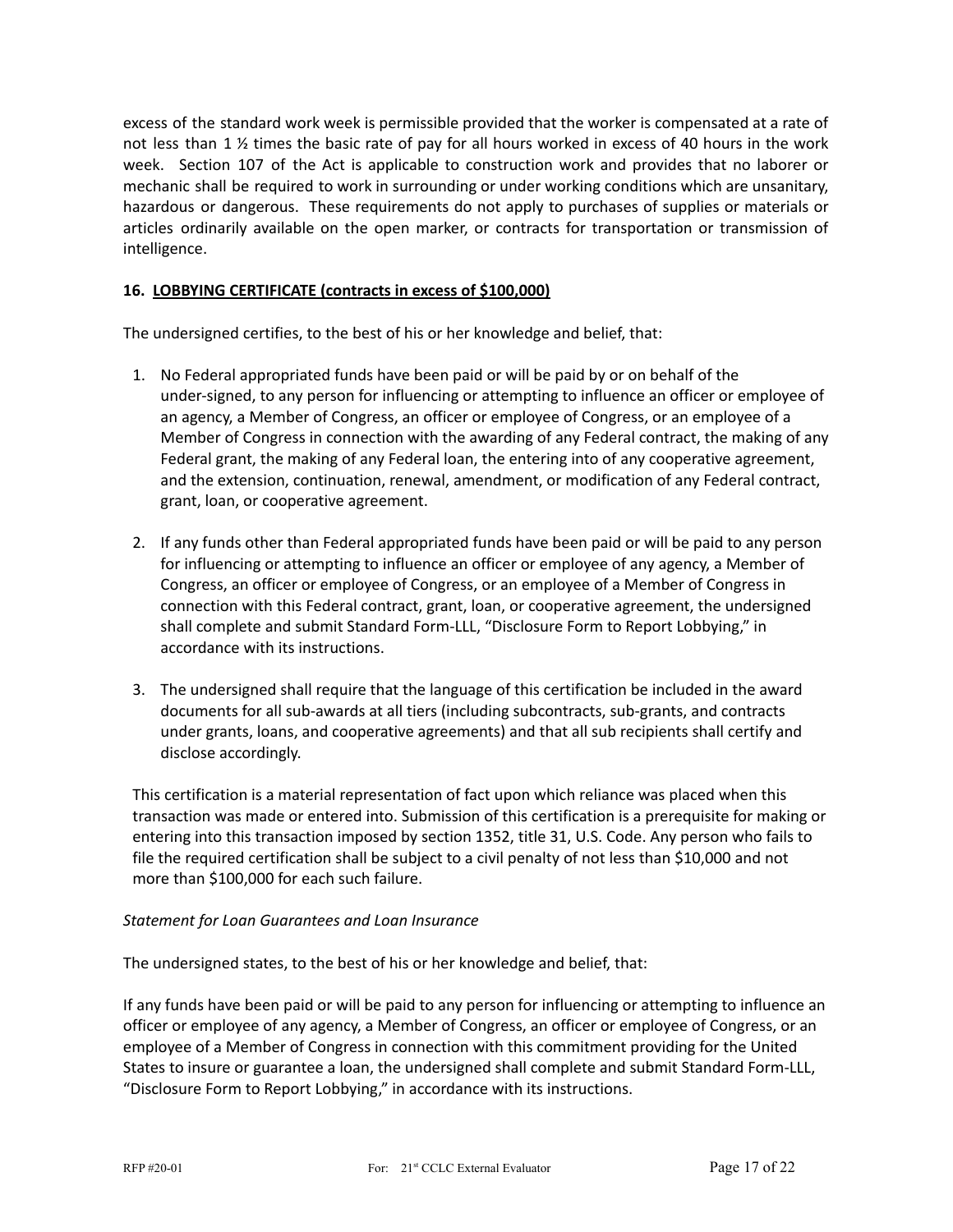Submission of this statement is a prerequisite for making or entering into this transaction imposed by section 1352, title 31, U.S. Code. Any person who fails to file the required statement shall be subject to a civil penalty of not less than \$10,000 and not more than \$100,000 for each such failure.

# **A Lobbying Certification and Disclosure must be completed for all bids \$100,000 and over. Form attached.**

# **17. DUTY TO EXAMINE**

It is the responsibility of each bidder to examine the entire solicitation, seek clarification in writing, and check its offer for accuracy before submitting the offer. Lack of care in preparing an offer shall not be grounds for withdrawing the offer after the offer due date and time not shall it give rise to any contract claim.

## **18. EXCEPTIONS TO TERMS AND CONDITIONS**

A bid that takes exception to a material requirement of any part of this solicitation, including a material term and condition, shall be rejected.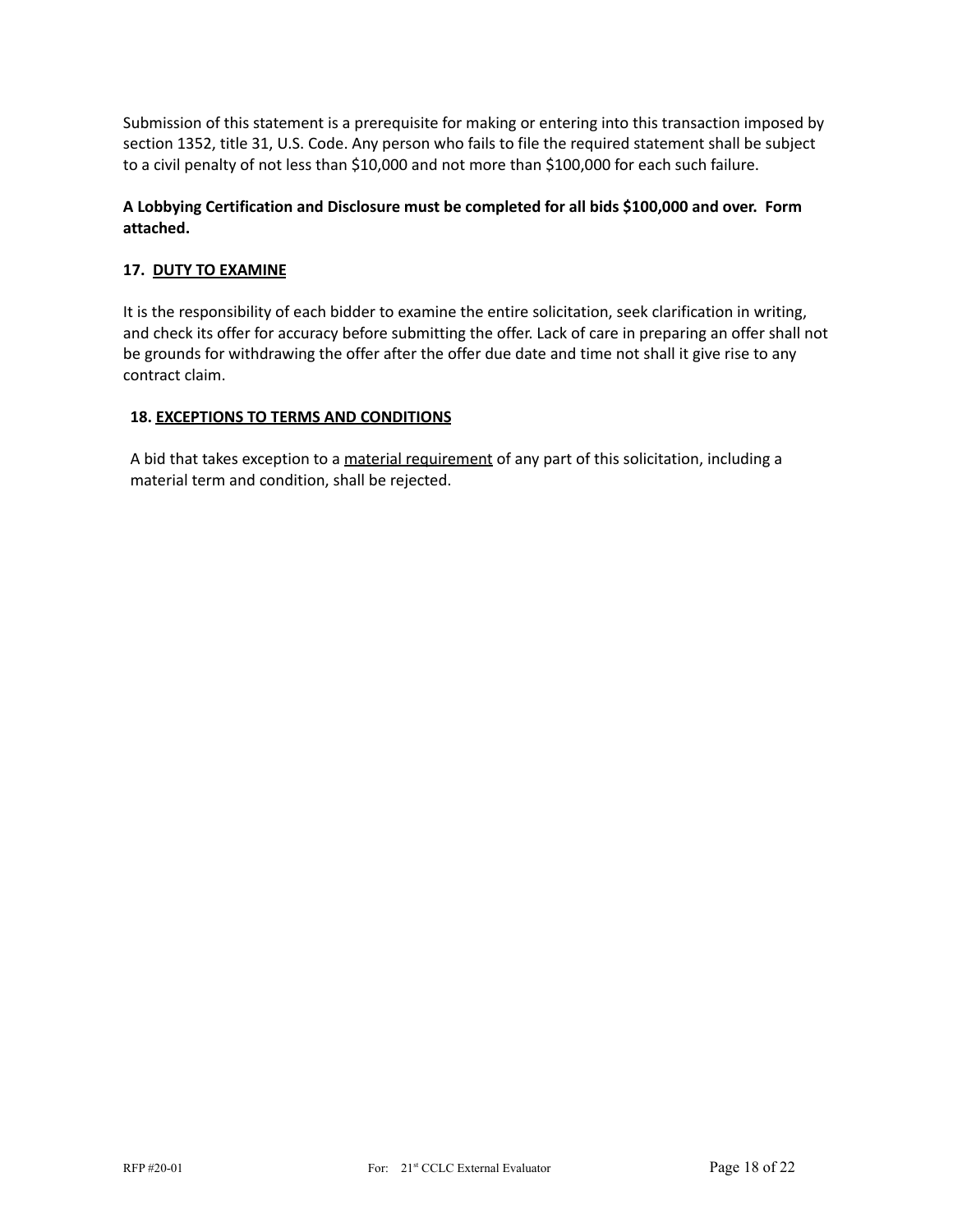#### **LOBBYING FORM & DISCLOSURE**

# UNITED STATES DEPARTMENT OF AGRICULTURE

#### **CERTIFICATION REGARDING LOBBYING - CONTRACTS, GRANTS, LOANS AND COOPERATIVE AGREEMENTS**

The undersigned certifies, to the best of his or her knowledge and belief, that:

 $(1)$ No Federal appropriated funds have been paid or will be paid, by or on behalf of the undersigned, to any person for influencing or attempting to influence an officer or employee of any agency, a Member of Congress, an officer or employee of Congress, or an employee of a<br>Member of Congress in connection with the awarding of any Federal contract, the making of any Federal grant, the making of any Federal loan, the entering into of any cooperative<br>agreement, and the extension, continuation, renewal, amendment, or modification of any Federal contract, grant, loan or cooperative agreement:

 $(2)$ If any funds other than Federal appropriated funds have been paid or will be paid to any person for influencing or attempting to influence an officer or employee of any agency, a Member of Congress, an officer or employee of Congress, or an employee of a Member of Congress in connection with this

Federal contract, grant, loan, or cooperative agreement, the undersigned shall complete and submit Standard Form-LLL, "Disclosure Form to Report Lobbying," in accordance with its instructions;

 $(3)$ The undersigned shall require that the language of this certification be included in the award documents for all subawards at all tiers (including subcontracts, subgrants, and contracts under grants, loans, and cooperative agreements) and that all subrecipients shall certify and disclose accordingly.

This certification is a material representation of fact upon which reliance was placed when this transaction was made or entered into. Submission of this certification is a prerequisite For making or entering into this transaction<br>imposed by section 1352, title 31, U.S. Code.<br>Any person who fails to file the required certification shall be subject to a civil penalty of not less than \$10,000 and not more than \$100,000 for each such failure.

**Organization Name** 

Award Number or Project Name

Name and Title of Authorized Representative

Signature

Date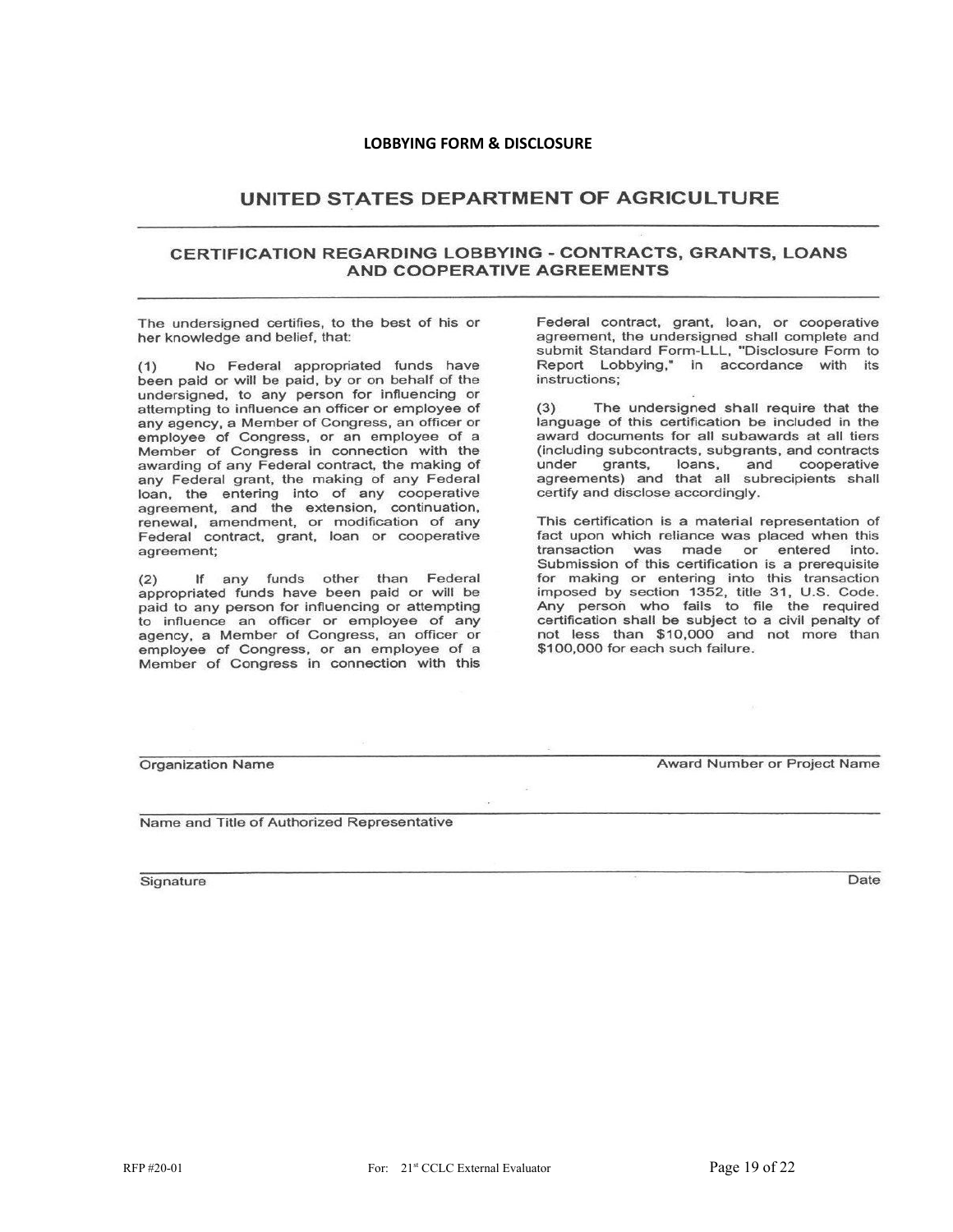# DISCLOSURE OF LOBBYING ACTIVITIES

Approved by OMB 0348-00046

| 1.                                           | <b>Type of Federal Action</b>                                                                                                                                                                                                                                                                                                                                                                                                                                                                                                                                                                                                                 | 2.                          |                                                                                                                                                                                                                                                             | <b>Status of Federal Action</b>                                      | 3.                                                                                                                                                                                                                                                                                                                                                                                                              | <b>Report Type:</b> |  |  |
|----------------------------------------------|-----------------------------------------------------------------------------------------------------------------------------------------------------------------------------------------------------------------------------------------------------------------------------------------------------------------------------------------------------------------------------------------------------------------------------------------------------------------------------------------------------------------------------------------------------------------------------------------------------------------------------------------------|-----------------------------|-------------------------------------------------------------------------------------------------------------------------------------------------------------------------------------------------------------------------------------------------------------|----------------------------------------------------------------------|-----------------------------------------------------------------------------------------------------------------------------------------------------------------------------------------------------------------------------------------------------------------------------------------------------------------------------------------------------------------------------------------------------------------|---------------------|--|--|
| a.                                           | Contract                                                                                                                                                                                                                                                                                                                                                                                                                                                                                                                                                                                                                                      | Bid/offer/application<br>a. |                                                                                                                                                                                                                                                             | a.                                                                   | <b>Initial Filing</b>                                                                                                                                                                                                                                                                                                                                                                                           |                     |  |  |
| b.                                           | Grant                                                                                                                                                                                                                                                                                                                                                                                                                                                                                                                                                                                                                                         | Initial award<br>b.         |                                                                                                                                                                                                                                                             |                                                                      | b.                                                                                                                                                                                                                                                                                                                                                                                                              | Material changes    |  |  |
| c.                                           | Cooperative agreement                                                                                                                                                                                                                                                                                                                                                                                                                                                                                                                                                                                                                         | Post-award<br>c.            |                                                                                                                                                                                                                                                             |                                                                      |                                                                                                                                                                                                                                                                                                                                                                                                                 |                     |  |  |
| d.                                           | Loan                                                                                                                                                                                                                                                                                                                                                                                                                                                                                                                                                                                                                                          |                             |                                                                                                                                                                                                                                                             |                                                                      |                                                                                                                                                                                                                                                                                                                                                                                                                 |                     |  |  |
| e.                                           | Loan guarantee                                                                                                                                                                                                                                                                                                                                                                                                                                                                                                                                                                                                                                |                             |                                                                                                                                                                                                                                                             |                                                                      |                                                                                                                                                                                                                                                                                                                                                                                                                 |                     |  |  |
| f.                                           | Loan insurance                                                                                                                                                                                                                                                                                                                                                                                                                                                                                                                                                                                                                                |                             |                                                                                                                                                                                                                                                             |                                                                      |                                                                                                                                                                                                                                                                                                                                                                                                                 |                     |  |  |
|                                              |                                                                                                                                                                                                                                                                                                                                                                                                                                                                                                                                                                                                                                               |                             |                                                                                                                                                                                                                                                             | 5.                                                                   |                                                                                                                                                                                                                                                                                                                                                                                                                 |                     |  |  |
| 4.                                           | Name and address of reporting entity:                                                                                                                                                                                                                                                                                                                                                                                                                                                                                                                                                                                                         |                             |                                                                                                                                                                                                                                                             |                                                                      | For Material Change Only:<br>Year: Quarter:<br>Date of last report:___________<br>If Reporting Entity in No. 4 is Sub-Awardee,<br><b>Enter Name and Address of Prime:</b><br><b>Federal Program Name/Description:</b><br>CFDA Number, if applicable: <b>CFDA Number</b> , if applicable:<br>Award Amount, if known:<br>10. b. Individuals Performing Services: (including<br>address if different from No. 10a) |                     |  |  |
|                                              |                                                                                                                                                                                                                                                                                                                                                                                                                                                                                                                                                                                                                                               |                             |                                                                                                                                                                                                                                                             |                                                                      |                                                                                                                                                                                                                                                                                                                                                                                                                 |                     |  |  |
| Sub-Awardee<br>Prime<br>Tier______, if known |                                                                                                                                                                                                                                                                                                                                                                                                                                                                                                                                                                                                                                               |                             |                                                                                                                                                                                                                                                             |                                                                      |                                                                                                                                                                                                                                                                                                                                                                                                                 |                     |  |  |
| Congressional District, if known_            |                                                                                                                                                                                                                                                                                                                                                                                                                                                                                                                                                                                                                                               |                             |                                                                                                                                                                                                                                                             | Congressional District, if known:                                    |                                                                                                                                                                                                                                                                                                                                                                                                                 |                     |  |  |
| 6.                                           | <b>Federal Department/Agency:</b>                                                                                                                                                                                                                                                                                                                                                                                                                                                                                                                                                                                                             |                             |                                                                                                                                                                                                                                                             | 7.                                                                   |                                                                                                                                                                                                                                                                                                                                                                                                                 |                     |  |  |
|                                              |                                                                                                                                                                                                                                                                                                                                                                                                                                                                                                                                                                                                                                               |                             |                                                                                                                                                                                                                                                             |                                                                      |                                                                                                                                                                                                                                                                                                                                                                                                                 |                     |  |  |
| 8.                                           | Federal Action Number, if known:                                                                                                                                                                                                                                                                                                                                                                                                                                                                                                                                                                                                              |                             |                                                                                                                                                                                                                                                             | 9.                                                                   |                                                                                                                                                                                                                                                                                                                                                                                                                 |                     |  |  |
|                                              | 10. a. Name and address of Lobbying Entity:                                                                                                                                                                                                                                                                                                                                                                                                                                                                                                                                                                                                   |                             |                                                                                                                                                                                                                                                             |                                                                      |                                                                                                                                                                                                                                                                                                                                                                                                                 |                     |  |  |
|                                              |                                                                                                                                                                                                                                                                                                                                                                                                                                                                                                                                                                                                                                               |                             |                                                                                                                                                                                                                                                             |                                                                      |                                                                                                                                                                                                                                                                                                                                                                                                                 |                     |  |  |
|                                              | (if individual, last name, first name, MI)                                                                                                                                                                                                                                                                                                                                                                                                                                                                                                                                                                                                    |                             |                                                                                                                                                                                                                                                             |                                                                      |                                                                                                                                                                                                                                                                                                                                                                                                                 |                     |  |  |
| 11.                                          | Information requested through this form is authorized by<br>title 31 U.S.C. section 1352. This disclosure of lobbying<br>activities is a material representation of fact upon which<br>reliance was placed by the tier above when this<br>transaction was made or entered into. This disclosure is<br>required pursuant to 31 U.S. C. 1352. This information<br>will be reported to the Congress semi-annually and will<br>be available for public inspection. Any person who fails<br>to file the required disclosure shall be subject to a civil<br>penalty of not less than \$10,000 and not more than<br>\$100,000 for each such failure. |                             | Signature:<br>Print Name:<br>Date: the contract of the contract of the contract of the contract of the contract of the contract of the contract of the contract of the contract of the contract of the contract of the contract of the contract of the cont |                                                                      |                                                                                                                                                                                                                                                                                                                                                                                                                 |                     |  |  |
| <b>Federal Use Only</b>                      |                                                                                                                                                                                                                                                                                                                                                                                                                                                                                                                                                                                                                                               |                             |                                                                                                                                                                                                                                                             | Authorized for local reproduction<br>Standard Form - LLL (Rev. 7/97) |                                                                                                                                                                                                                                                                                                                                                                                                                 |                     |  |  |

Complete this form to disclose lobbying activities pursuant to 31 U.S.C. 1352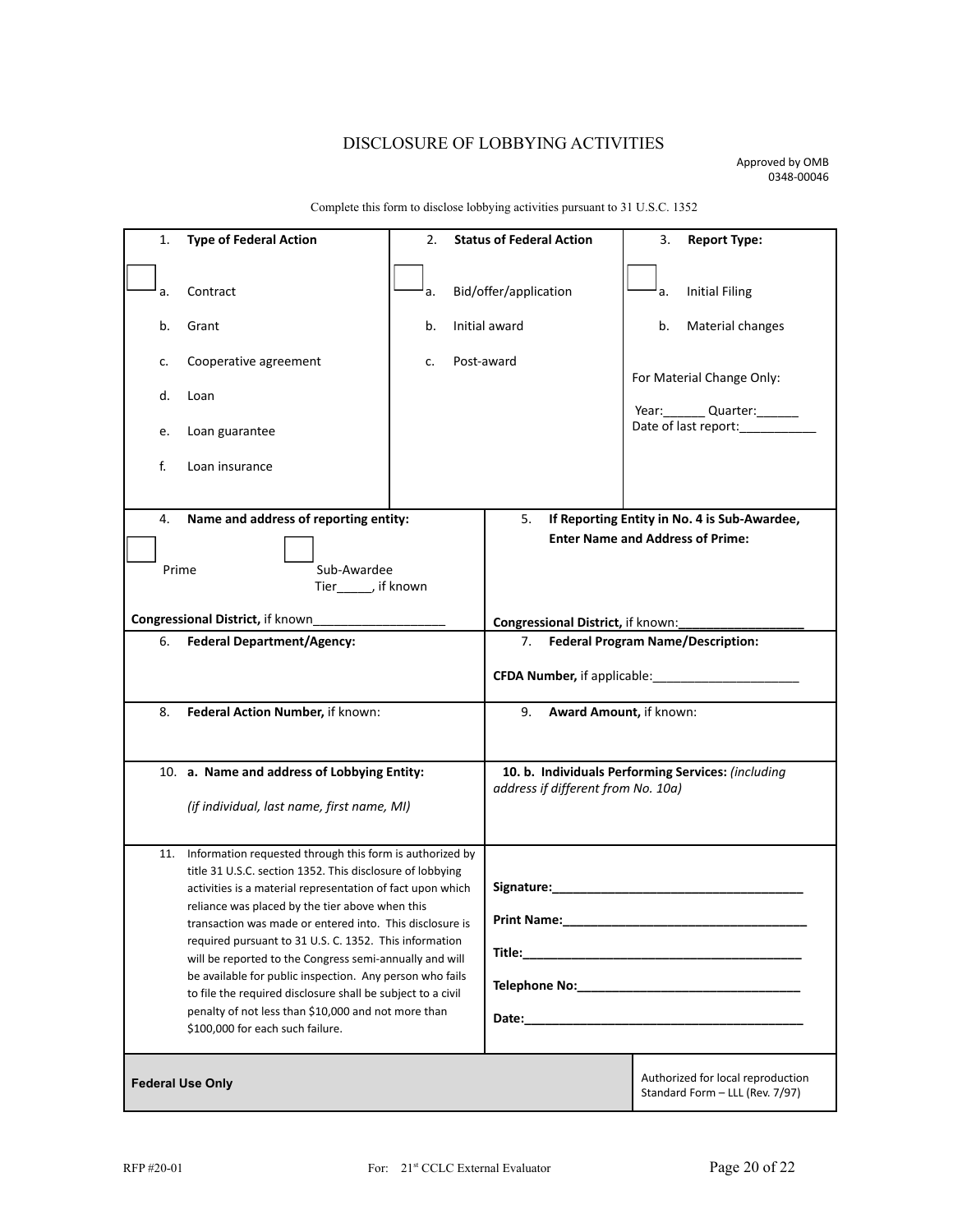## INSTRUCTIONS FOR COMPLETION OF SF-LLL, DISCLOSURE OF LOBBYING ACTIVITIES

This disclosure form shall be completed by the reporting entity, whether sub-awardee or prime Federal recipient, at the invitation or receipt of a covered Federal action, or a material change to a previous filing, pursuant Form is required for each payment or agreement to make payment to any lobbying entity for influencing or attempting to influence an<br>officer or employee of any agency, a Member of Conger, an officer or employee of Congress, published by the Office of Management and Budget for additional information.

- 1. Identify the type of covered Federal action for which lobbying activity is and/or has been secured to influence the outcome of a covered Federal action.
- 2. Identify the status of the covered Federal action.
- 3. Identify the appropriate classification of this report. If this is a follow-up report cause by a material change to the information previously reported, enter the year and quarter in which the change occurred. Enter the date of the last previously submitted report<br>by this reporting entity for this covered Federal action.
- 4. Enter the full name, address, city, state and zip code of the reporting entity. Include Congressional District, if known. Check the appropriate classification of the reporting entity that designates if it is, or expects to be, a prime or sub-awardee recipient. Identify the tier of the the sub-awardee, e.g., the first sub-awardee of the prime is the 1st tier. Sub-awards include but are not limited to subcontracts, sub-grants and contract awards under grants.
- 5. If the organization filing the report in item 4 check "sub-awardee", then enter the full name, address, city, state and zip code of the prime Federal recipient. Include Congressional District, if known.
- 6. Enter the name of the Federal agency making the award or loan commitment. Include at least one organizational level below agency name, if known. For example, Department of Transportation, United States Coast Guard.
- 7. Enter the Federal program name or description for the covered Federal action (item 1). If known, enter the full Catalog of Federal Domestic Assistance (CFDA) number for grants, cooperative agreements, loans, and loan commitments.
- 8. Enter the most appropriate Federal identifying number available for the Federal action identified in item 1 [e.g., Request for Proposal (RFP) number; invitation for Bid (IFB) number, grant announcement number; the contract, grant, or loan award number; the application/proposal control number assigned by the Federal agency]. Include prefixes, e.g., "RFP-DE-
- 9. For a covered Federal action where there has been an award or loan commitment by the Federal agency, enter the Federal amount of the award/loan commitment for the prime entity identified in item 4 or 5.
- 10. (a) Enter the full name, address, city, state and zip code of the lobbying entity engaged by the reporting entity identified in item 4 to influence the covered Federal action.

(b) Enter the full names of the individual(s) performing services, and include full address if different from 10(a). Enter Last Name, First Name, and Middle Initial (MI).

11. Enter the amount of compensation paid or reasonably expected to be aide by the reporting entity (item 4) to the lobbying entity (item 10). Indicate whether the payment has been made (actual) or will be made (planned). Check all Boxes that apply. If this is a material change report, enter the cumulative amount of payment made or planned to be made.

According to the Paperwork Reduction Act of 1995, no persons are required to respond to a Collection of information unless it displays a valid OMB control number. The valid OMB control number for this information collection is 0348-0046. The time required to complete this information is estimated to average 10 minutes per response, including the time to review instructions, search existing data resources, gather the data needed, and complete and review the information collection.